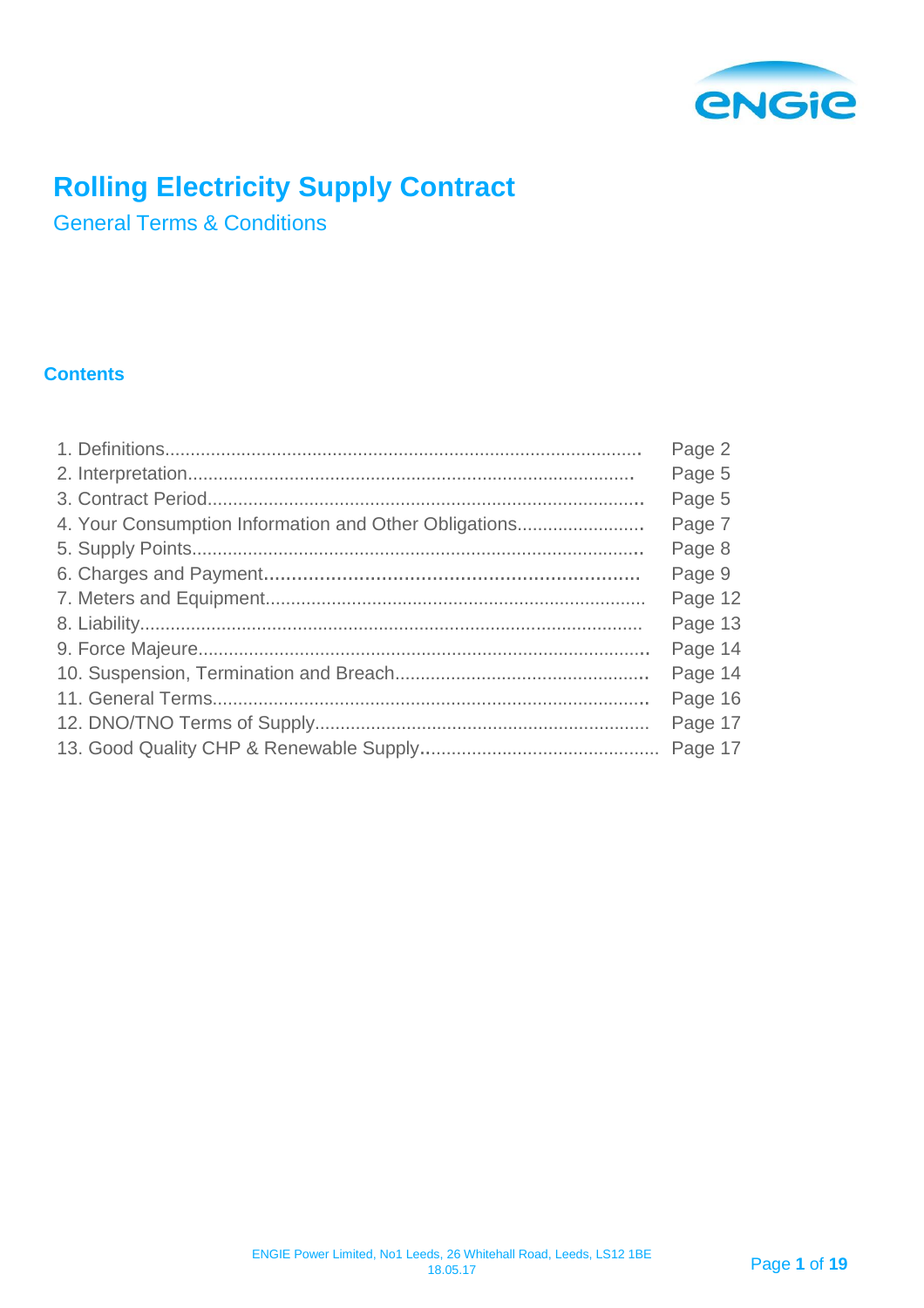# **1 Definitions**

The following definitions shall apply to this Supply Contract:

**"Access Rights"** means our right or our subcontractors' or agents' right to all reasonable access to all Supply Points (subject only to your reasonable requirements as to health and safety and site security) at any time;

**"Acts"** means the Energy Acts, the Electricity Act and the Utilities Act and any regulations made hereunder both as amended or re-enacted from time to time;

**"Associated Companies"** means any wholly owned subsidiary of ENGIE Supply Holding UK Limited, including ENGIE Power Limited, ENGIE Gas Limited and ENGIE Gas Shipper Limited;

**"Authority"** means the Gas and Electricity Markets Authority established pursuant to section 1 (1) of the Utilities Act;

**"BSUoS Charges"** means as defined in Clause 6.17 of this Supply Contract;

**"Buy-Out Fund"** means as is set out in the Renewables Obligation Order (but for the avoidance of doubt shall include for the purposes of this Supply Contract any fund established on the same or similar principles as the Buy-Out Fund to hold payments which are made late to the Buy-Out Fund and any fund established to hold payments made to compensate the Buy-Out Fund in respect of payment defaults);

**"Buy-Out Price"** means the amount in £/MWh which Registered Suppliers must pay the Authority towards their Renewable Obligation. This amount is updated annually, subject to indexation in accordance with RPI and is published on the Authority's website;

"**Capacity Market"** means the capacity market mechanism introduced pursuant to Schedule 2 of the Energy Act 2013;

**"CFD FIT"** means the Contracts for Difference: Feed in Tariff mechanism introduced pursuant to Schedule 2 of the Energy Act 2013;

**"Charges"** means the Commodity Charges and other charges specified in the Supply Contract, which shall be charged in respect of the Supply Period plus the applicable Value Added tax (**"VAT"**) and Climate Change Levy (**"CCL**");

**"Commodity Charges"** means the element of the Charges charged in respect of the volume of electricity consumed at each Meter Point;

**"Consumption Data"** means actual meter readings from the Equipment received by us from you, or the appointed Service Provider, during the Supply Period showing the actual consumption of electricity in respect of each Meter Point;

**"Consumption Invoice"** means the invoice we shall send to you on the Invoicing Date setting out the Charges, in relation to the Invoicing Period;

**"Consumption Threshold"** means as defined in Clause 6.24.2;

**"Default Contract Rate"** means the rates and charges published on the Website, which shall be payable by you where you continue to consume electricity after the Termination Date;

**"De-energise"** means the taking of action to stop the flow of electrical current from the DNO or TNO to any structure, switchgear, equipment, line or device used by you at the Supply Point and **"De-energisation"** shall be construed accordingly;

**"Disconnect"** means the permanent electrical disconnection of any structure, switchgear, equipment, line or device used by you at the Supply Point from the DNO or TNO and **"Disconnection"** or **"Disconnected"** shall be construed accordingly;

**"Distribution Network Operator" (DNO)** means the distribution licence holder (or exempt operator) who owns and/or operates the electricity distribution system through which electricity is conveyed to the Supply Point where the Supply Point is not connected directly to the Transmission Network Operator;

**"Domestic Sites"** means any premises occupied as a private dwelling (including any garden, yard, garage, outhouse, or other appurtenance of such premises which is not used in common by the occupants of more than one such dwelling). Where this definition is used to apply to Supply Points located in Scotland, such definition shall be extended to include the word "stair";

**"Economic Loss"** means loss of profits, revenues, interest, business, goodwill or commercial, market or economic opportunity, whether direct or indirect and whether or not foreseeable. For the avoidance of doubt, our margin or management and administration fees and any Mark to Market Loss are not Economic Losses and shall not be construed as such;

**"EFA Calendar"** means the calendar for the trading of wholesale power within the UK as set by the Futures and Options Association;

**"Electricity Act"** means the Electricity Act 1989;

**"Energy Acts"** means the Energy Act 1976 and the Energy Act 2004;

**"Energy Intensive Industries"** or **"EIIs"** means industries classified as energy intensive users with supporting certification;

**"Equipment"** means any meters, smart meters, data loggers, mains, telecommunications, AMR device or other equipment provided for the purpose of supplying and ascertaining the quantity of electricity supplied hereunder;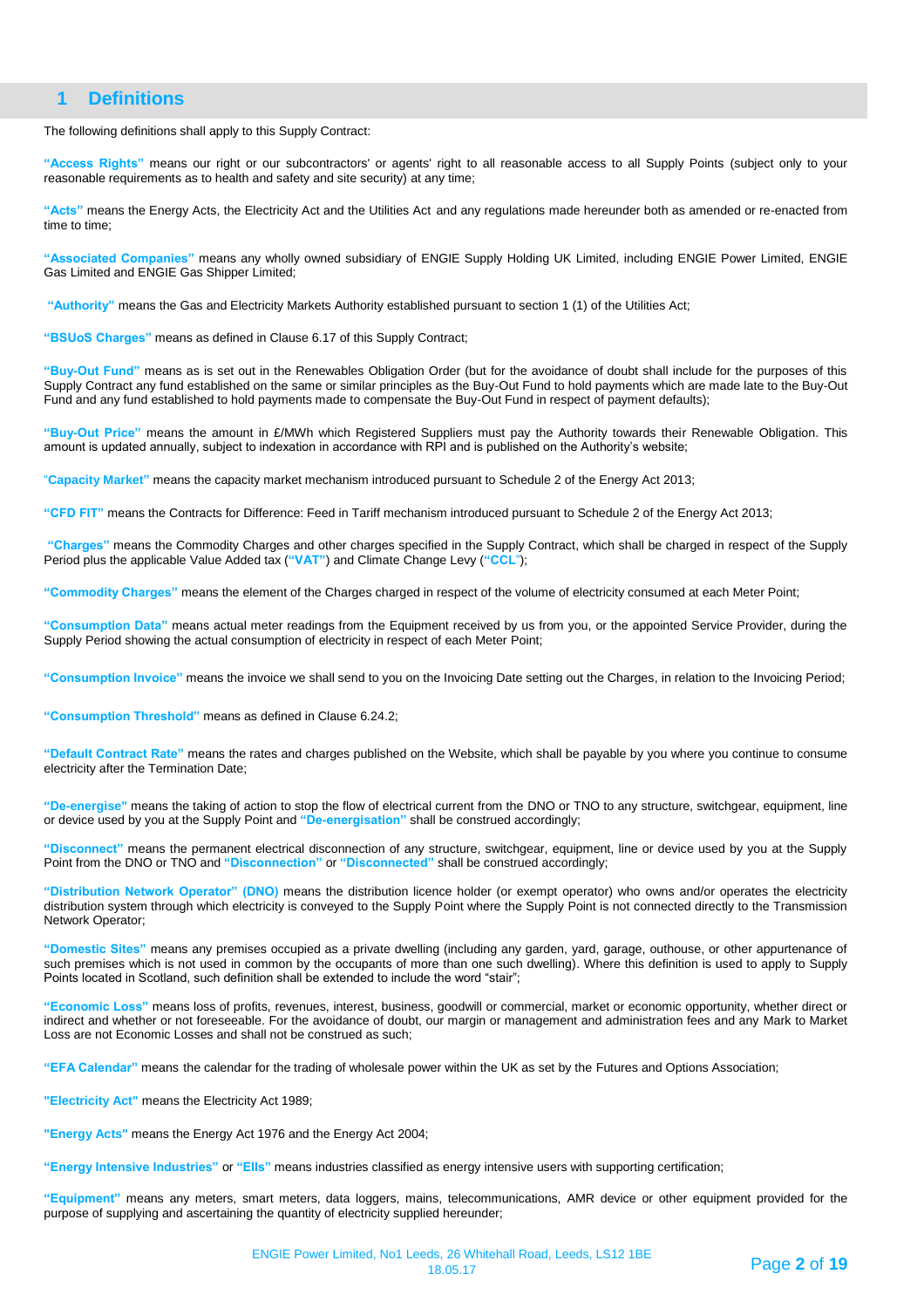#### **"Erroneous Transfer"** means as defined in the Master Registration Agreement;

**"Force Majeure"** means any circumstances or event beyond the reasonable control of either Party which directly causes the affected Party to be unable to comply with all or a significant part of their obligations under this Supply Contract, but excluding strikes, lockouts, labour disputes, changes to economic conditions and lack of funds;

**"Framework Agreement"** means any joint, multi-party, or consortium framework agreement, in all cases forming part of the Supply Contract, whether agreed at the same time as this Supply Contract or subsequently agreed in writing between the Parties and setting out certain matters which vary, amend or are supplementary to the Supply Contract;

**"Independent Network"** means any supply network where the Supply Point is not directly connected to the DNO or TNO;

#### **"Industry Agreements"** means:

- a) the Master Registration Agreement and Data Transfer Agreement (MRA and DTA);<br>b) the Distribution Connection and Use of System Agreement (DCUSA);
- the Distribution Connection and Use of System Agreement (DCUSA);
- c) the Balancing and Settlement Code (BSC);
- d) our Licence;
- e) the Acts; and<br>f) any other coor
- any other code, agreement or legally binding obligation imposed on us, or into which it is, or becomes necessary, for us to enter in order to supply electricity;

**"Initial Consumption Forecast"** means your first set of best estimates for the consumption of electricity as set out in the Quotation Document (and in respect of flexible products, also in Table A of the Product Appendix), which may be either annual or monthly figures, or cover some other specified time period, (but excluding the impact of Supply Points added or removed after the original Start Date) which shall comprise forecast information either provided by you to us or, our historical consumption data, or the estimated annual consumption of the Supply Point(s);

**"Invoice(s)"** means Consumption Invoices, Reconciliation Invoices or invoices in respect of any other Charges due to us from you pursuant to this Supply Contract;

**"Invoicing Date"** has the meaning given in the Quotation Document;

**"Invoicing Period"** has the meaning given in the Quotation Document;

**"Irrevocable Offer"** means your irrevocable offer to enter into the Supply Contract by your signing and dating of the Quotation Document;

**"Licence"** means any Licence under section 6(1) (d) of the Electricity Act;

**"Maximum Supply Capacity"** means the maximum amount of electricity, expressed in kVA, that each Supply Point can accept by way of a volume of electricity at any given time and as determined by the DNO or TNO from time to time;

**"Mark to Market Loss"** means the negative difference, between the wholesale market price at the date we were contractually obliged or entitled to purchase the electricity and the wholesale market price on the date we were contractually obliged or entitled to sell it back to market, after adding all transaction fees and other costs directly associated with the sell back;

**"Mark to Market Gain"** means the positive difference, between the wholesale market price at the date we were contractually obliged or entitled to purchase the electricity and the wholesale market price on the date we were contractually obliged or entitled to sell it back to the wholesale market after deducting all transaction fees and other costs directly associated with the sell back;

**"Meter Point"** has the meaning given to such expression in the Industry Agreements (including Half Hourly (HH) and Non-Half Hourly (NHH) Meter Points) and identified by a specific Meter Point Administration Number (MPAN) in the Quotation Document;

**"Metering Costs"** means a component (if any) of the Charges, comprising any charges relating to the installation, provision, rental and maintenance of your Equipment in situ at the Supply Point on the Signature Date;

**"Meter Reading Costs"** means the cost of reading and obtaining Consumption Data from your Equipment;

**"Micro-Business Consumer"** means a company supplied or requiring to be supplied with gas or electricity at non-domestic sites which has any or all of the following; (i) an annual consumption of electricity of not more than 100,000 kWh; or (ii) an annual consumption of gas of not more than 293,000 kWh; or (iii) fewer than ten (10) employees (or their full time equivalent) and an annual turnover or annual balance sheet total not exceeding €2 million;

**"Micro-Business Terms"** means the additional terms and conditions which will be appended to this Supply Contract and applicable to the Supply where you are a Micro-Business Consumer;

**"NTC"** means the National Terms of Connection conferred by DCUSA Limited;

**"Parties"** means both us and you and **"Party"** is either one of us;

**"Payment Date"** means unless amended in accordance with Clauses 10.7.8 and 10.7.9; (a) in relation to Consumption Invoices, the date as defined in the Quotation Document; and (b) in relation to all other Invoices, the date as specified on the Invoice;

**"Payment Method"** means by means of direct debit, or as otherwise set out on your Quotation Document;

**"Product Appendix"** means the appendix detailing the product type, and purchasing and sell back mechanism, and forming part of the Supply Contract;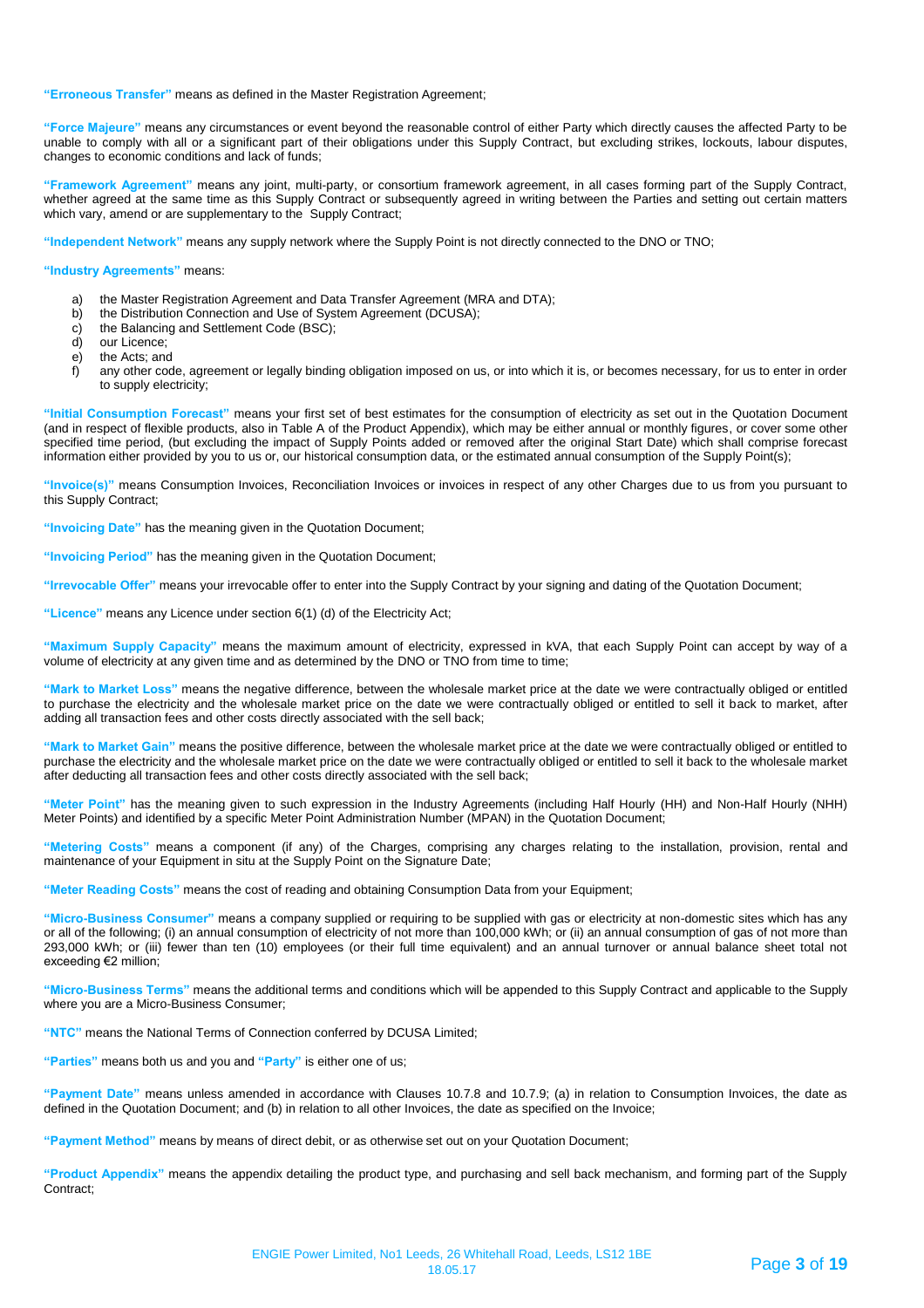**"Quotation Document"** means the document detailing the Supply Point details, Initial Consumption Forecast and the Charges and forming part of the Supply Contract;

**"Reconciliation Invoice"** means an invoice that includes an item or items debiting or crediting your account as a result of a calculation by us of the difference between; (a) the Charges which ought to have been levied; and (b) the actual Charges that were levied during the Reconciliation Period;

**"Reconciliation Period"** means the period to which a Reconciliation Invoice refers, the beginning and end dates of which are stated on the Reconciliation Invoice;

**"Registered Supplier"** means an electricity supplier licensed under the Electricity Act and registered with the Authority;

**"Relevant Transfer Date"** means:

- (a) the day after the date on which you enter into an electricity supply contract (including if relevant this Supply Contract) with any Registered Supplier; or
- (b) if after entering into an electricity supply contract there is a period of time within which you may decide not to proceed with the contract (a "Cooling Off Period"), the Relevant Transfer Date shall be the earlier of –
	- (i) the day after the date on which that Cooling Off Period ends;
	- (ii) fourteen (14) days after the date on which you entered into a new contract.

For the avoidance of doubt there is no such Cooling Off Period applicable to this Supply Contract and your entry into this Supply Contract is as set out at Clause 3.1.

**"Renewables Obligation"** means the obligation, set out in the Renewables Obligation Order, on Registered Suppliers in the United Kingdom to ensure a growing proportion of their electricity sales are from eligible renewable sources of electricity;

**"Renewables Obligation Level"** means for each obligation period (as defined in the Renewables Obligation Order) the level of Renewables Obligation determined by the Secretary of State for the obligation period and published on the Authority's website;

**"Renewables Obligation Order"** means the Renewables Obligation Order 2009 (SI 2009/785) and the Renewables Obligation Order (Scotland) 2009 (SSI 2009/140) as these are amended, restated, re-enacted and/or replaced from time to time;

**"Renewal Date"** means the date stated in the Quotation Document as the 'End Date' and each anniversary thereafter until terminated in accordance with the terms of this Supply Contract;

**"Renewal Period(s)"** has the meaning given in Clause 3.7 below;

**"Revised Consumption Forecast"** means your (or, pursuant to Clause 4.4, our) on-going written best estimate of your projected future electricity consumption for each remaining period (i.e. day/month) after the date of such forecast, estimating electricity consumption for each such future period of the Supply Period on an on-going basis (and including for the avoidance of doubt, the impact of any Supply Points added or removed after the Start Date) and which we agree to use to purchase and/or sellback any electricity;

**"RPI"** means the all items retail price index published by the Office for National Statistics;

**"Security Deposit"** means at our option either (i) a cash amount, together with you and us entering into a deposit agreement in a form acceptable to us; or (ii) a letter of credit from such financial institution and in such form of wording as is acceptable to us; or (iii) such other form of security as we may request or accept, including any form of third party guarantee or indemnity; or (iv) a pre-payment or other form of payment plan and in the case of (i) to (iii) inclusive, in an amount which we reasonably consider would constitute the Charges for four (4) calendar months calculated on a reasonable estimate of consumption;

**"Service Providers"** means any meter reading agent, data collector, meter operator, meter asset maintainer, meter asset provider, data aggregator, automated meter reading providers and any other third party appointed to act for or on behalf of either Party;

**"Settlement"** means the determination and settlement of amounts payable in respect BSUoS Charges in accordance with the BSC;

**"Settlement Day"** means the period from 00:00 hours to 24:00 hours on each calendar day;

**"Settlement Final"** means the first run of BSUoS Charges published by Elexon which occurs fourteen (14) months after the Settlement Day;

**"Side Letter"** means any side letter forming part of this Supply Contract, or subsequently agreed in writing between the Parties to be part of this Supply Contract and setting out certain matters which vary, amend or are supplementary to the terms of the Supply Contract;

**"Signature Date"** means the date on which we accept your Irrevocable Offer to enter into the Supply Contract by our signing and dating of the Quotation Document;

**"Start Date"** means the date on which you intend to start to receive a supply of electricity from us on the terms of the Supply Contract as set out in the Quotation Document;

**"STOR"** means the Short Term Operating Reserve balancing service provided by the TNO which, should you elect to participate in, we will manage for you;

**"Supply"** means the provision of electricity by us to you under this Supply Contract;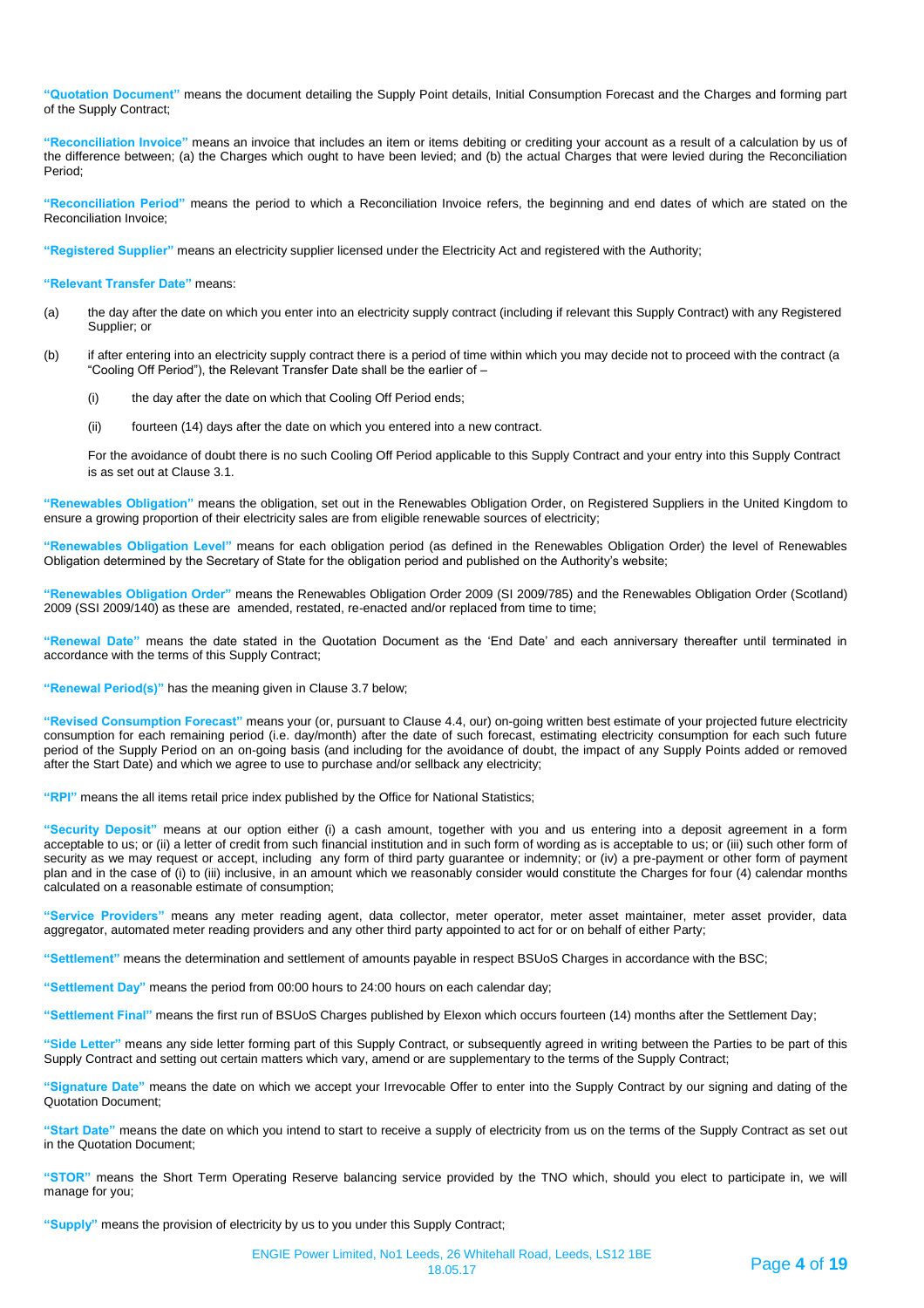**"Supply Contract"** means the Quotation Document and where applicable, the Product Appendix and any Side Letter(s), Framework Agreement(s), addendums and Variation or Amendment Agreements, together with these Terms and Conditions;

**"Supply Period"** means for a Supply Point, the period beginning on the Start Date and ending on the Termination Date;

**"Supply Point"** means a combination of one or more Meter Points at the same location, as set out in the Quotation Document;

**"Termination Date"** means either (a) the Renewal Date determined by us or you serving notice in line with Clause 3; or (b) such earlier date where the Supply Contract is terminated in accordance with these Terms and Conditions;

**"Terms and Conditions"** means the terms and conditions set out in this document;

**"TNUoS Charges"** means as defined in Clause 6.16;

**"Transmission Network Operator" (TNO)** means National Grid Electricity Transmission plc (or its successor as national electricity transmission system operator for Great Britain);

**"Transportation Costs"** means a component of the Charges, comprising those charges payable to the TNO and/or DNO for the use of their networks as applicable from time to time under the Industry Agreements including those charges more specifically referred to as "DUoS" and "TNUoS" and specified as "Included in the Unit Rate", "Fixed" or "Pass-Through" in the Quotation Document or as otherwise notified to you as payable during the Supply Contract from time to time;

**"Unit Rate"** means as set out in the Quotation Document;

**"Utilities Act"** means the Utilities Act 2000;

**"Variation or Amendment Agreement"** means any variation or amendment agreement entered into by the Parties during the Supply Period which varies or amends the terms of the Supply Contract;

**"Website"** means our website accessible at either business.engie.co.uk or such other address as we notify you of in writing and in each case as updated or amended from time to time;

**"We/our/us"** means ENGIE Power Limited (Registered No. 4236804) whose registered offices are at No 1 Leeds, 26 Whitehall Road, Leeds, West Yorkshire LS12 1BE;

**"Working Day"** means Monday to Friday inclusive but excluding days identified as Bank Holidays in England;

**"you" or "your"** means the person or organisation who makes the Irrevocable Offer as identified as the "Customer" in the Quotation Document.

# **2 Interpretation**

- 2.1 References to statutory or regulatory provisions or Industry Agreements include any amendments, variations, consolidations or replacements, regulations made there under, re-instatements, or re-enactments made from time to time.
- 2.2 The expression "including" shall be construed without limitation.
- 2.3 Words and expressions used in these Terms and Conditions but not defined in Clause 1 are instead defined in the Quotation Document or Product Appendix.
- 2.4 Words and expressions used in this Supply Contract but not defined shall where appropriate be construed:
	- 2.4.1 as they are defined in the Acts or in the Industry Agreements; or
	- 2.4.2 in accordance with their wider usage in the electricity industry generally.
- 2.5 Should any conflict arise between the content of this Supply Contract and the Industry Agreements then the Industry Agreements shall take precedence.
- 2.6 Where there is more than one Supply Point in the Quotation Document, then reference to a Supply Point is deemed to mean all the Supply Points each on an individual basis and the Supply Points shall have a combined Initial Consumption Forecast, Revised Consumption Forecast and Consumption Threshold.
- 2.7 The Supply Contract documents shall be construed in the following order of priority in the event of a conflict of terms:
	- 2.7.1 any Variation or Amendment agreement; then
	- 2.7.2 any Side Letter; then
	- 2.7.3 any Micro-Business Terms; then
	- 2.7.4 any Framework Agreement; then
	- 2.7.5 any Product Appendix; then
	- 2.7.6 the Quotation Document, then
	- 2.7.7 these Terms and Conditions.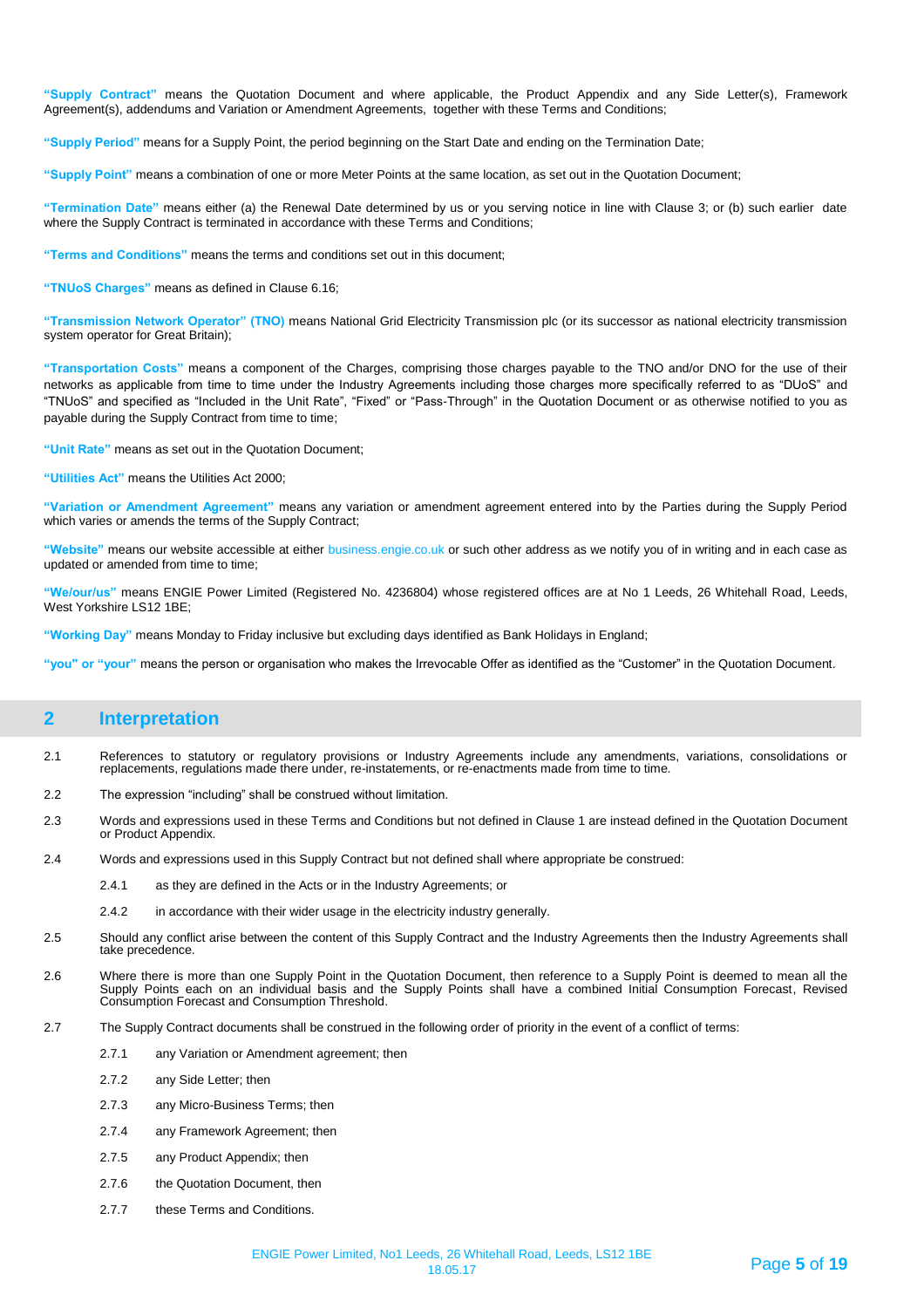2.8 Unless the context otherwise requires, words in the singular shall include the plural and words in the plural shall include the singular.

# **3 Contract Period**

#### **Commencement of Supply Contract**

3.1 We shall accept your Irrevocable Offer and this Supply Contract shall become binding on both Parties in relation to all Supply Points on the Signature Date.

#### **Transfer of Supply from your previous Supplier**

- 3.2 We shall use our reasonable endeavours to become the Registered Supplier to the Meter Points on the Start Date and in any event, we shall co-operate with your existing supplier to enable the transfer to be completed within twenty one (21) days of the Relevant Transfer Date unless:
	- 3.2.1 you request that the transfer takes place over a longer time period; or
	- 3.2.2 one or more of the conditions in Clause 3.2.3 applies.
	- 3.2.3 The conditions applicable to Clause 3.2.2 are that, on or after the Relevant Transfer Date:
		- (a) we do not have all of the information required in order to complete the transfer and:
			- (i) we have taken all reasonable steps to obtain the missing information from you and you have not provided that information, or the information you provided is incorrect; and
			- (ii) that information is not readily available to us from another source; or
		- (b) we are prevented from completing the transfer in accordance with this Clause 3.2 due to any other circumstance caused by you; or
		- (c) you are receiving electricity supply by a distribution exemption holder as defined in section 64 of the Electricity Act; and
			- (i) you or the supply exemption holder has required a physical connection to be made in accordance with paragraph 7(2) of Schedule 2ZA of the Electricity Act and that physical connection has not yet been made; or
			- (ii) the distribution exemption holder has specified, in a notice under paragraph 1(5)(6)(a)(i) of Schedule 2ZA of the Electricity Act, a metering arrangement which it considers would be required for access to be given to us and that metering arrangement is not yet in place; or
		- (d) your existing supplier enters an objection under the customer transfer process in accordance with the Industry Agreements to prevent us from registering the Supply Point. In this case the twenty (20) Working Day period will commence when the objection is removed.
	- 3.2.4 we will not charge you for the transfer of the Supply Point from your existing supplier. However, and for the avoidance of doubt, all other Charges, including any Security Deposit due under the terms of this Supply Contract will be, and will remain, due and payable on the transfer of the Supply Point to us.

#### **Conditions of Supply at the Start Date**

- 3.3 Subject to Clauses 9, 10, and 12, we shall use our reasonable endeavours to provide a Supply of electricity to all Meter Points for which we become the Registered Supplier in accordance with this Supply Contract for the Supply Period.
- 3.4 Our supply to you pursuant to Clause 3.3 is conditional upon;-
	- 3.4.1 us having in place for the full duration of the Supply Period, a credit insurance policy with our insurer on terms which are acceptable to us, in relation to your account with us; or
	- 3.4.2 where we are unable to obtain and/or retain an acceptable credit insurance policy, as detailed in Clause 3.4.1 above, you providing a Security Deposit within ten (10) Working Days of receiving our request for the same pursuant to this Clause.
- 3.5 Where you fail to consume electricity from any or all Meter Points from the Start Date then we shall be entitled to recover from you and shall be indemnified by you for all costs and losses incurred by us as a result of such failure for the period up to the date on which the consumption commences, or the Termination Date, whichever is the sooner, and in either case such costs to include any Mark to Market Loss.
- 3.6 You shall indemnify us for all costs, losses and expenses we reasonably incur where the Supply Contract includes Supply Points which you provided to us in error, including administration costs and any Mark to Market Loss.
- 3.7 Subject to Clause 3.9, this Supply Contract shall remain in full force and effect for successive periods of twelve (12) months or such other period as we notify you of in writing by the date no less than nine (9) weeks prior to the Renewal Date (such period being a **"Renewal Period"**), each such Renewal Period to begin on the next Renewal Date.
- 3.8 The Charges and Terms and Conditions applicable during each Renewal Period shall be those in effect immediately preceding the relevant Renewal Date unless we write to you no less than nine (9) weeks prior to the Renewal Date providing notice to vary the Charges or Terms and Conditions for the next Renewal Period.
- 3.9 Either Party may issue a notice to terminate this Supply Contract on the next Renewal Date, by providing written notice no less than eight (8) weeks prior to the Renewal Date.

#### **Charges after the Termination Date**

3.10 After the Termination Date and until such time as another Registered Supplier has been registered as the supplier to your Meter Point(s), you recognise and agree that any consumption shall be automatically charged at our Default Contract Rate without any further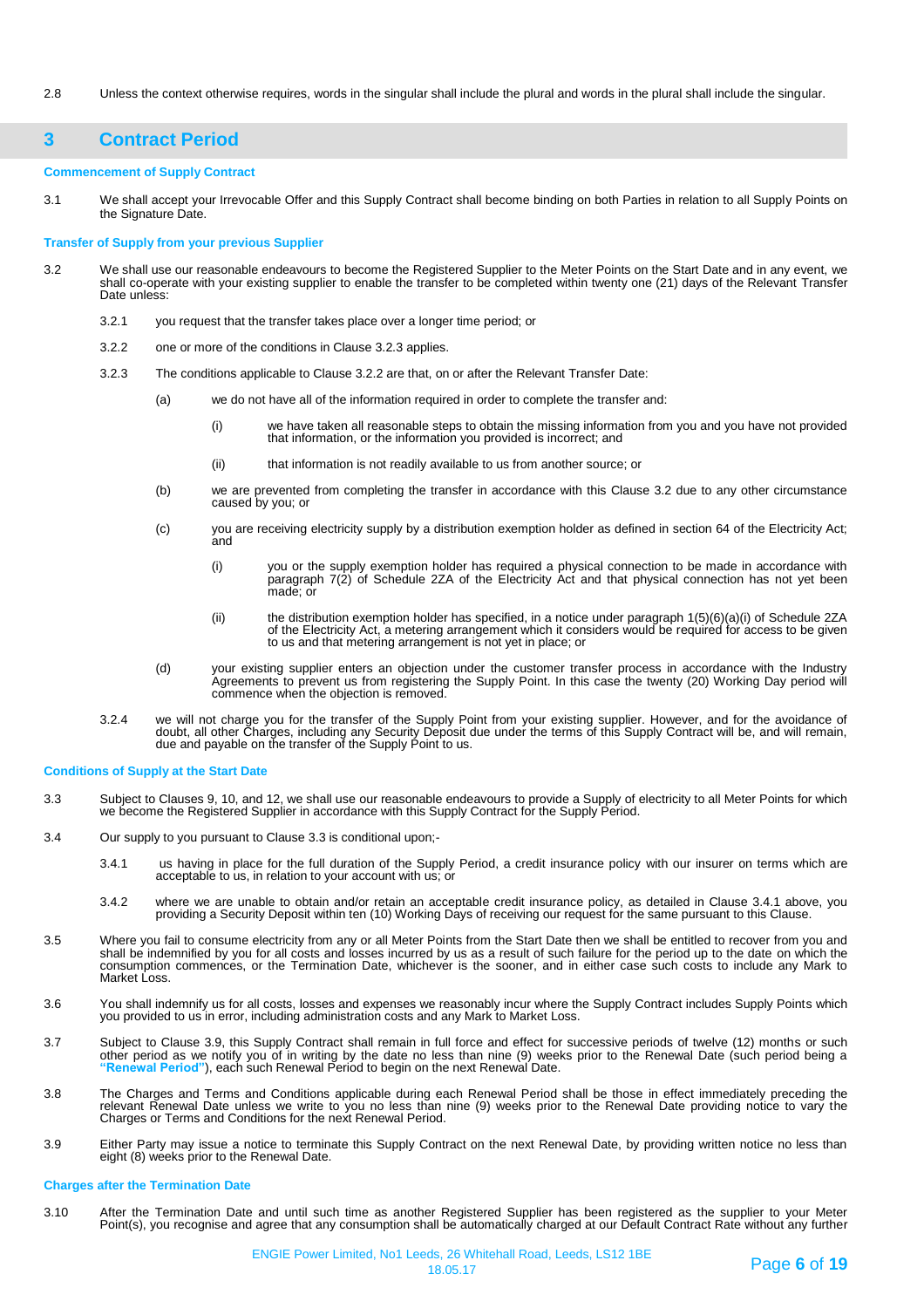notification to you from us, but to all other extents the terms of this Supply Contract, including the recovery by us of all Transportation Costs, Meter Reading Costs and Metering Costs, shall continue in full force and effect. In addition, (and without prejudice to our rights<br>under clause 10.7) we shall be entitled, at our discretion, to do any one, or a comb

- 3.10.1 vary the Invoicing Period, the Invoicing Date and the Payment Date from those specified in the Quotation Document. Such variation may include invoicing you in advance of delivery based on your estimated consumption;
- 3.10.2 revoke or vary the terms of any applicable Product Appendix;
- 3.10.3 request a Security Deposit be provided within ten (10) Working Days of such a request; and/or
- 3.10.4 arrange for the Meter Points (or any one or combination of the Meter Points) to be De-Energised, Disconnected and/or removed immediately (and we shall be entitled to exercise Access Rights in doing so) together with being entitled to recover from you the costs incurred in such actions.
- 3.10.5 To the extent that electricity has already been forward purchased for delivery beyond the Termination Date we shall be entitled to sell the additional electricity on the wholesale market.
- 3.11 Where the Supply Contract contains a Product Appendix with a sellback provision, any sellback required under clause 3.10.5 shall if possible, be dealt with in accordance with the terms of the Product Appendix. Alternatively, where the sellback pursuant to clause 3.10.5<br>results in Mark to Market Loss, we may provide you with a separate Invoice for that days after the date of Invoice.

#### **Transfer of Supply**

- 3.12 Where you wish to transfer any Supply Point we may enter an objection under the customer transfer process in accordance with the Industry Agreements to prevent an alternative Registered Supplier from registering the Supply Point if:
	- 3.12.1 you arrange to transfer to an alternative Registered Supplier before the Termination Date; and/or
	- 3.12.2 there are any overdue Invoices not paid by their Payment Date (including Reconciliation Invoices and Invoices for interest) such Invoices not being subject to a bona fide dispute; and/or
	- 3.12.3 the new supplier has made an Erroneous Transfer in relation to the Meter Point; and/or
	- 3.12.4 an alternative supplier attempts to register a single Meter Point where we are the Registered Supplier for one or more related Meter Points.
- 3.13 Where we do not enter an objection, or where we enter an objection when that objection is removed, we shall co-operate with any new supplier to enable the transfer to be completed within twenty one (21) days of the Relevant Transfer Date unless:
	- 3.13.1 you request that the transfer takes place over a longer time period; or
	- 3.13.2 you withdraw your request for a transfer by notifying the new supplier that you do not wish to switch to that supplier; or
	- 3.13.3 one or more of the conditions in Clause 3.14 applies.
- 3.14 The conditions applicable to Clause 3.14.3 are that, on or after the Relevant Transfer Date:
	- (a) we do not have all of the information required in order to complete the transfer and:
		- (i) we have taken all reasonable steps to obtain the missing information from you and you have not provided that information, or the information you provided is incorrect; and
		- (ii) that information is not readily available to us from another source; or
	- (b) we are prevented from completing the transfer in accordance with Clause 3.13 due to any other circumstance caused by you.
- 3.15 We will not charge you for the transfer of the Supply Point to a new Registered Supplier. However, and for the avoidance of doubt, all other Charges, including if relevant any termination payment due under the terms of the Supply Contract will be, and will remain, due and payable on the transfer of the Supply Point.

### **4 Your Consumption Information and other obligations**

- 4.1 You agree that:
	- 4.1.1 you will provide us with a true and accurate opening and closing meter reading (which is acceptable for Settlement purposes) for each Meter Point in the Supply Contract as at the Start Date and any added or removed during the Supply Period;
	- 4.1.2 if you do not provide us with such opening and/or closing meter reads we shall be entitled to rely on estimated reads and to treat them as actual reads for the purposes of calculating your first and last Consumption Invoices and any associated Reconciliation Invoices;
	- 4.1.3 title and risk in the electricity shall pass to you at the Meter Point;
	- 4.1.4 your Supply Points comply with the Licence and any other relevant agreements or authorisations necessary to permit or continue the Supply;
	- 4.1.5 save for any ancillary services (including STOR) or demand side agreement which you provide through us, you have informed us and shall continue to inform us immediately if you have or use or intend to have or use any on-site generation facilities or are party to any ancillary service or commercial demand-side agreements, at any time during the Supply Period;
	- 4.1.6 the Supply shall have the electrical characteristics at which the DNO and/or TNO supplies electricity and that we have no control or liability in relation to this;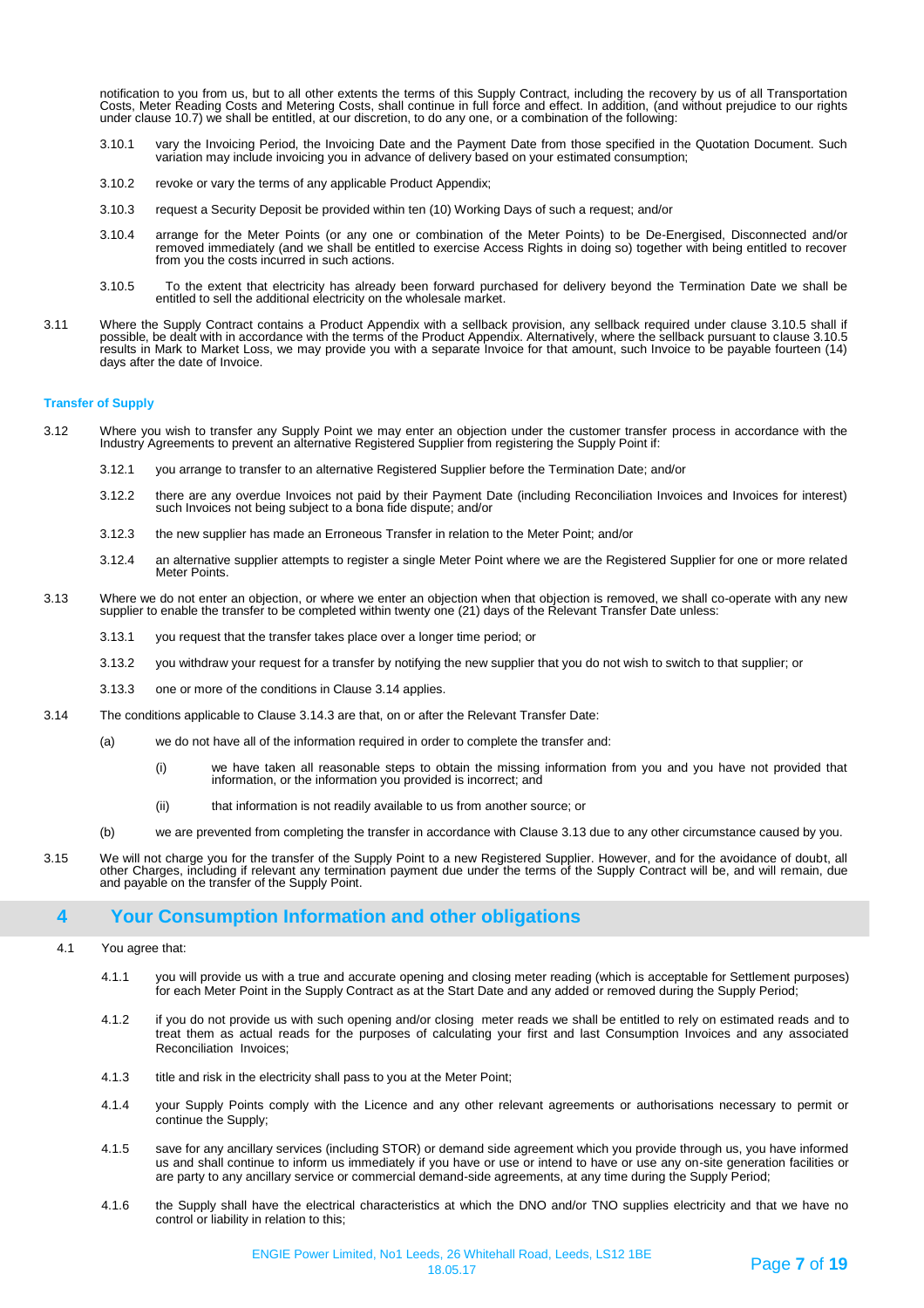- 4.1.7 you shall indemnify us against all costs and losses we incur should your Service Providers, in our reasonable opinion, fail to provide their services adequately. In such circumstances we may de-appoint that Service Provider and appoint another ourselves and you shall indemnify us for all costs and losses we incur in doing so; and
- 4.1.8 the Supply shall be for your consumption during the Supply Period and that you shall not on-supply any third party without our prior written consent.

#### **Consumption Forecasts**

- 4.2 You agree that the Initial Consumption Forecast and, in relation to the period after their provision, any Revised Consumption Forecasts provided pursuant to Clauses 4 and 5, shall be contractually binding in relation to the consumption tolerance mechanism in Clause 6.25.
- 4.3 You will provide a Revised Consumption Forecast as soon as possible on each occasion that you become aware of any likely change of more than 10% to your consumption in any month compared to your Initial Consumption Forecast, or any previous Revised Consumption Forecast (including periods of zero consumption for any Meter Point under this Supply Contract).
- 4.4 Where we reasonably consider the Initial Consumption Forecast or any Revised Consumption Forecast to be materially inaccurate, then we shall be entitled to substitute the Initial Consumption Forecast (or, if any, the most recent Revised Consumption Forecast) with a reasonable Revised Consumption Forecast on your behalf. At your request we shall provide you with reasonable evidence to demonstrate why the Initial Consumption Forecast or any Revised Consumption Forecast is materially inaccurate and to support our Revised Consumption Forecast.
- 4.5 Where you or we provide a Revised Consumption Forecast pursuant Clauses 4.3 and 4.4 above then:
	- 4.5.1 the Initial Consumption Forecast (or, if any, the most recent Revised Consumption Forecast) shall be substituted with the new Revised Consumption Forecast with effect from the date of the provision of the Revised Consumption Forecast and that Revised Consumption Forecast shall be effective only for the period following the date it is provided;
	- 4.5.2 where there is a reduction in the Initial Consumption Forecast (or, if any, the most recent Revised Consumption Forecast), to the extent that electricity has already been forward purchased in excess of any Revised Consumption Forecast, we shall be entitled to sell the additional electricity on the wholesale market.
	- 4.5.3 where the Supply Contract contains a Product Appendix with a sellback provision, any sellback required under Clause 4.5.2 shall, if your Product Appendix permits, be dealt with and invoiced in accordance with the terms of the Product Appendix;
	- 4.5.4 where the Supply Contract does not contain a Product Appendix and the sell back pursuant to Clause 4.5.2 results in a Mark to Market Loss, we shall provide you with a separate Invoice for that amount, such which Invoice to be payable fourteen (14) days after the date of Invoice; and
	- 4.5.5 where there is an increase in the Initial Consumption Forecast (or, if any, the most recent Revised Consumption Forecast) and additional electricity is purchased, then we shall be entitled to vary the Charges by a reasonable amount to reflect any resulting changes in the cost of the Supply.

# **5 Supply Points**

#### **New Supply Points**

- 5.1 We may, in our absolute discretion, agree in writing to your written request that Supply Points in addition to those in the Quotation Document are added to the Supply Contract.
- 5.2 The Charges for any new Supply Points that we agree to add to the Supply Contract will be as set out in an additional Quotation Document. In all other respects the terms of the Supply Contract shall apply.
- 5.3 Any Supply Points added during the Supply Period which were not included in the first Quotation Document shall be subject to a separate calculation under Clause 6.25.

### **Removal of Supply Points**

- 5.4 If you wish to remove a Supply Point, from this Supply Contract you shall:
	- 5.4.1 provide us with at least thirty (30) days' notice in writing; and
	- 5.4.2 provide us with written details of the meter reading at the date of removal (having regard to the timescales in Clause 5.4.1), valid contact details for the new or remaining lessee, lessor, owner or occupier of the Supply Point, or premises which contains the Supply Point, including full address and contact and satisfactory evidence of this change.
- 5.5 Notwithstanding the notice requirements in Clause 5.4 above, this Supply Contract shall remain in full force and effect with respect to all Supply Points and you shall remain liable for payment of all invoices applicable to all Supply Points, unless and until we have provided our written consent to such removal, such consent not to be unreasonably withheld or delayed.
- 5.6 Where we agree to the removal of a Supply Point from the Supply Contract:
	- 5.6.1 the Initial Consumption Forecast (or, if any, the most recent Revised Consumption Forecast) shall be substituted with a new Revised Consumption Forecast with effect from the date of the Supply Point removal and that Revised Consumption Forecast shall be effective only for the period following the date it is provided;
	- 5.6.2 to the extent that electricity has already been forward purchased in excess of any Revised Consumption Forecast, we shall be entitled to sell the additional electricity on the wholesale market;
	- 5.6.3 where the Supply Contract contains a Product Appendix with a sellback provision, any sellback required under Clause 5.6.2 shall, if your Product Appendix permits, be dealt with and invoiced in accordance with the terms of your Product Appendix;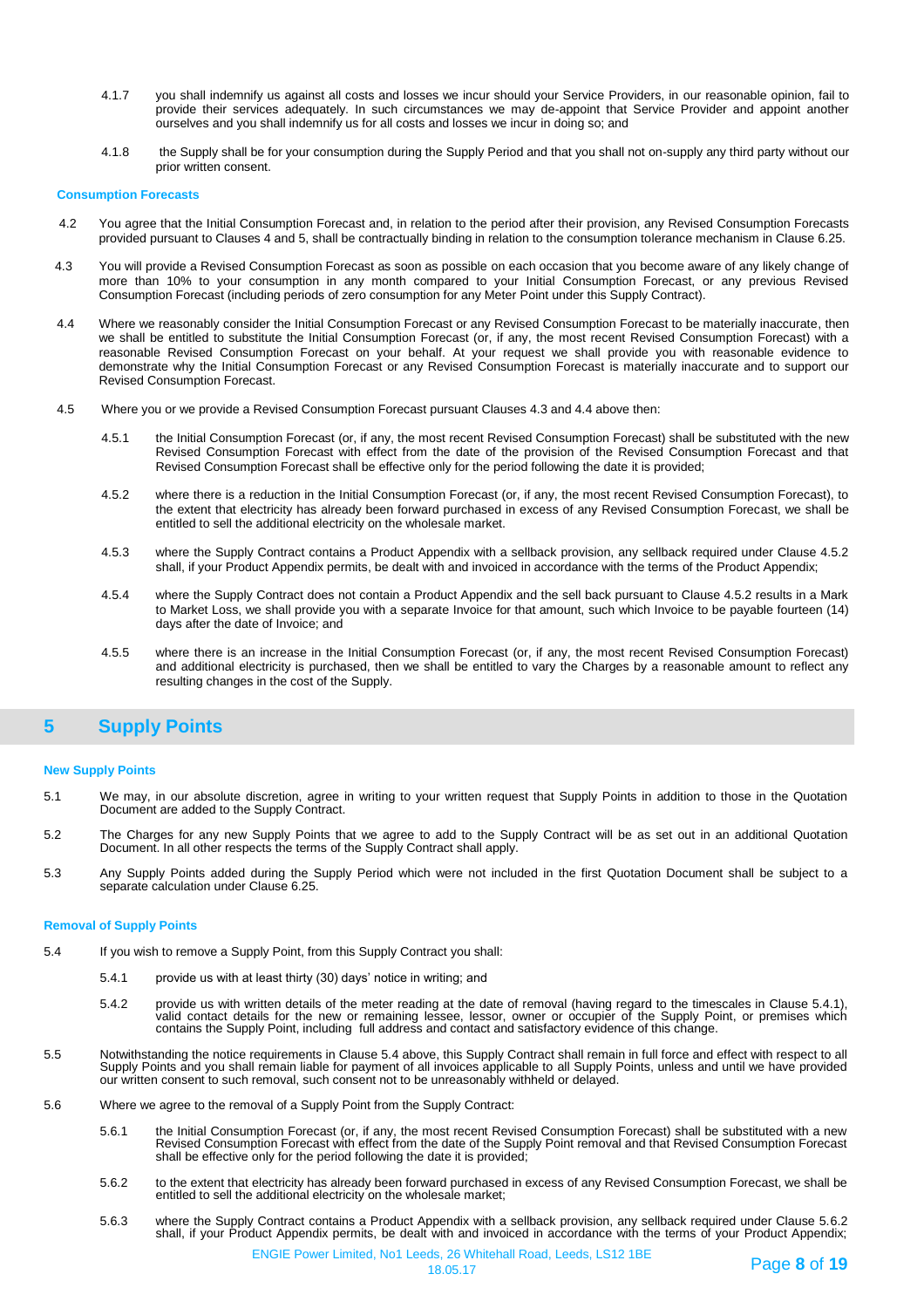and

5.6.4 where the Supply Contract does not contain a Product Appendix and the sell back pursuant to Clause 5.6.2 results in a Mark to Market Loss, we shall provide you with a separate Invoice for that amount, such Invoice will be payable within fourteen (14) days of the Invoicing Date.

#### **Discontinuance of Supply**

- 5.7 If you wish to discontinue consumption of electricity at any Supply Point during the term of this Supply Contract whilst you continue to lease, occupy or own such Supply Point then, until such time as the relevant Meter Point(s) is/are Disconnected and/or De-energised and the Equipment is removed you shall indemnify us in respect of:
	- 5.7.1 all on-going Transportation Costs, Metering Costs , Meter Reading Costs and other ancillary costs associated with such Supply Point, including those accruing to the Supply Point after Disconnection or De-energisation;
	- 5.7.2 all Disconnection or De-energisation costs; and
	- 5.7.3 all meter removal costs.
- 5.8 Where you discontinue the consumption of electricity at any Supply Point, we shall be entitled to sell any electricity forward purchased by us for delivery to that Supply Point on the wholesale market.
- 5.9 Where the Supply Contract contains a Product Appendix with a sellback provision, any sellback required under Clause 5.8 shall, where your Product Appendix permits, be dealt with and invoiced in accordance with the terms of that Product Appendix.
- 5.10 Where the Supply Contract does not contain a Product Appendix and the sellback pursuant to Clause 5.8 results in a Mark to Market Loss, we shall provide you with a separate invoice for that amount, such invoice will be payable fourteen (14) days after the date of invoice.
- 5.11 You shall not be entitled to remove a Supply Point from this Supply Contract where such Supply Point is the only remaining Supply Point under this Supply Contract.
- 5.12 If electricity is not used at any Supply Point for a consecutive period in excess of six (6) calendar months we may, at our sole discretion, arrange for the Disconnection or De-energisation and/or removal of the Equipment at that Supply Point and you shall indemnify us for a reasonable administration fee and all costs incurred by such Disconnection or De-energisation and/or removal.
- 5.13 Where any Supply Point is removed pursuant to this Clause 5 the provisions of the Quotation Document shall, to the extent agreed to by us, be amended or be deemed to be amended as appropriate to take account of such sale, disposal or termination of the use of the Supply Point.

#### **Domestic Sites**

- 5.14 You acknowledge and accept that:-
	- 5.14.1 we will not accept the addition of a Domestic Site to the Supply Contract under Clause 5.1; and
	- 5.14.2 we will not accept the removal of a Supply Point from the Supply Contract under Clause 5.4 if the site would thereafter be for domestic use and/or if the new owner, occupier or lessee would be a Domestic Site; and
	- 5.14.3 we will not accept any change to the use and/or ownership of any Supply Point included in the Supply Contract to a Domestic Site; and
	- 5.14.4 in the case of Clause 5.14.2 and 5.14.3 you will remain liable for the Charges and all and any other costs associated with that Supply Point as if it were and remained in your commercial and/ or industrial use and ownership.

#### **Micro-Business Consumer**

- 5.15 We have taken reasonable steps to identify whether your business is a Micro-Business Consumer on the Signature Date, based on the information you have provided to us.
- 5.16 If during the Supply Period, your business changes such that you become a Micro-Business Consumer or you hold any information which we may deem relevant for the purposes of determining whether you are a Micro-Business Consumer, you shall notify us immediately.

# **6 Charges and Payment**

- 6.1 In consideration of the Supply in accordance with this Supply Contract you shall pay us all Charges detailed in the Invoices without set off, deduction or counterclaim using the Payment Method and by the Payment Date.
- 6.2 We may at any time without notice, set off any of your liabilities to any of our Associated Companies against any liability of us to you, whether such liability is present or future, liquidated or unliquidated and whether or not either liability exists under this Supply Contract. Any exercise by us of our rights under this Clause 6.2 shall not limit or affect any other rights or remedies available to us under this Supply Contract or otherwise.
- 6.3 We shall be entitled to charge you an administration fee in respect of each Invoice if payment is not made by the Payment Method, including for the avoidance of doubt, where you make payment by credit card.
- 6.4 We shall use our reasonable endeavours to send you a Consumption Invoice by the Invoicing Date. In the event that an Invoice is not posted to you or sent to you by other customary means by the Invoicing Date, the Payment Date will be extended by the number of days such Invoice is posted or sent late. Any queries regarding your Invoice should be raised within 14 days of the date of such Invoice.
- 6.5 We may (both before and after judgment) charge you interest at 4% above the Bank of England's base lending rate from time to time, compounded daily, on any overdue amount. In addition, we shall be entitled to charge you administration fees and costs we incur in pursuing you in relation to overdue sums.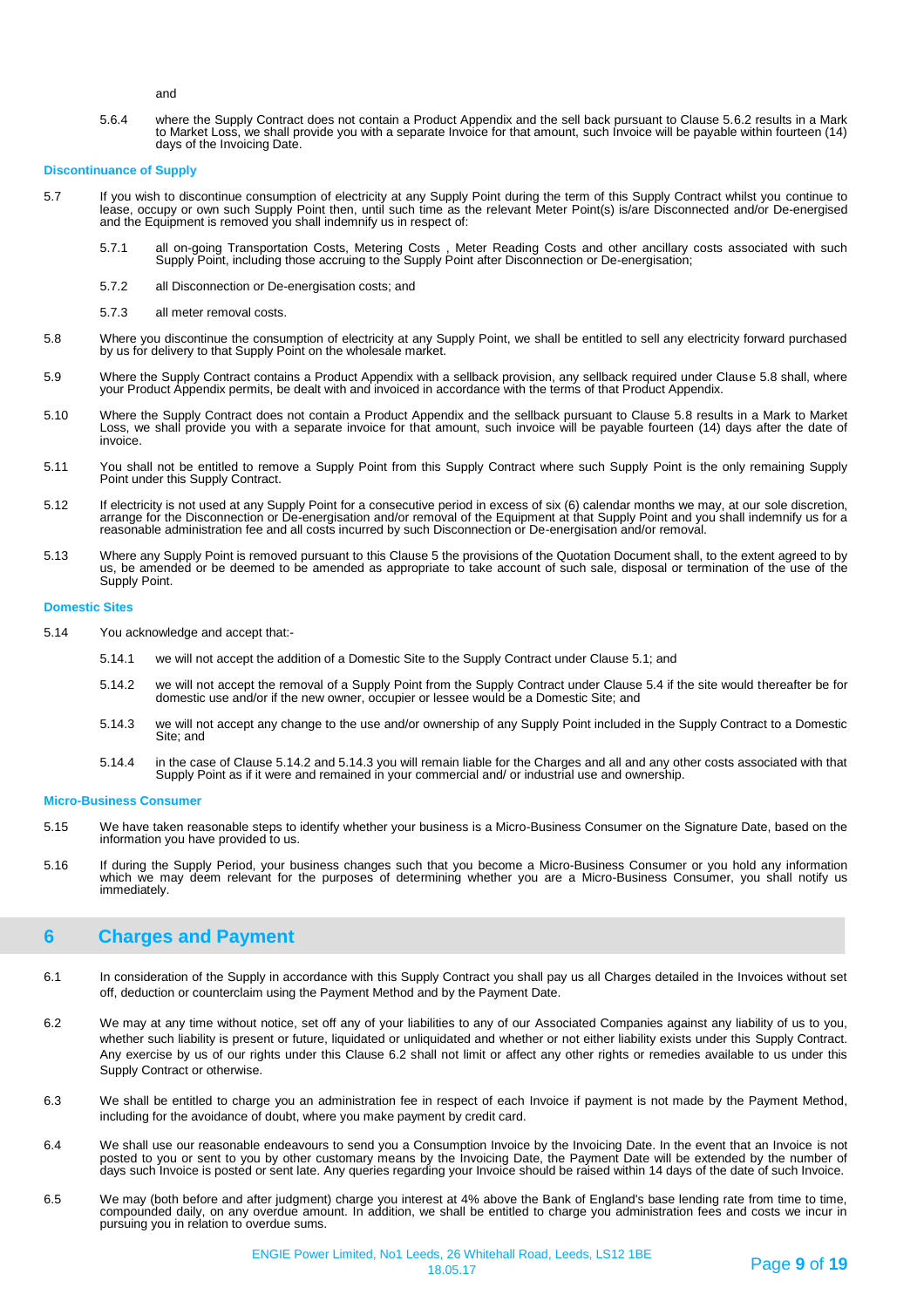- 6.6 Where you have paid three (3) or more Invoices late during the Supply Period then we shall be entitled to Invoice you in advance for the last month of consumption of the Supply Period based on our estimate of consumption. Furthermore, and without prejudice to any other remedies available to us hereunder, if the circumstances set out in clause 10.6.3 apply, we shall be entitled to terminate with immediate effect any extended payment terms agreed with you by Side Letter or otherwise, by serving written notice on you,
- 6.7 We reserve the right to charge you an administration fee for each copy Invoice you request.
- 6.8 Should you wish a purchase order number to be added to an Invoice, you must notify us by email to the email address detailed in Clause 11.10 no later than thirty (30) days ahead of the Invoice Date, failing which no purchase order number will be added to that Invoice. We shall be entitled to charge you an administration fee for the addition of a purchase order number to an Invoice.
- 6.9 If any overdue amount is the subject of a bona fide dispute, then you shall still pay any undisputed portion of an Invoice by the Payment Date.
- 6.10 We will use reasonable endeavours to invoice you for your consumption using validated Consumption Data. However, where we receive non-validated, incomplete or, in our reasonable opinion, inaccurate Consumption Data we will be entitled to charge you on the basis of our estimate of consumption. We will be entitled but not obliged to issue Reconciliation Invoices at any time after receipt of validated Consumption Data, whether during or after the end of the Supply Period. For the avoidance of doubt, this Clause 6.10 survives termination of the Supply Contract.
- 6.11 If at any time during or after the Supply Period, one or more elements of the Charges are found to have been incorrectly calculated or wrongly omitted or included in any Invoice, then we shall be entitled but not obliged to issue a Reconciliation Invoice in respect of the same. For the avoidance of doubt, this Clause 6.11 survives termination of the Supply Contract.
- 6.12 In addition to the provisions of Clause 6.11, we are entitled but not obliged to issue Reconciliation Invoices during or after the Supply Period in respect of any or all elements of the Charges which are set out as "Pass-Through" in the Quotation Document. For Supply Periods greater than twelve (12) months, we will usually issue Reconciliation Invoices annually, but may do so more or less frequently.
- 6.13 You are entitled to request a Reconciliation Invoice of the Charges provided that:
	- 6.13.1 there have been no previous Reconciliation Invoices issued in respect of that element of the Charges for the period in question within the last twelve (12) months; and
	- 6.13.2 such request is received within twelve (12) months of (a) the Termination Date; or (b) the date of the last Invoice; or (c) our receipt of fully validated Consumption Data, whichever is the later.

For the avoidance of doubt, this Clause 6.13 shall survive termination of the Supply Contract.

- 6.14 We shall be entitled to vary any component of the Charges by a reasonable and proportionate amount, at any time during the Supply Period, so as to minimise the amount of any Reconciliation Invoices. At your request we shall provide reasonable evidence to demonstrate why the Charges have been varied and to support our substitute Charges.
- 6.15 If over the whole of the Supply Period, the total invoiced consumption is outside the Consumption Threshold, we may recover additional Transportation Costs and/or Metering Costs incurred even if Transportation Costs and/or Metering Costs are expressed as being either "Included in the Unit Rate" or "Fixed" in the Quotation Document.
- 6.16 If Transmission Network Use of System charges (**"TNUoS Charges"**) are specified as "Pass-Through" in the Quotation Document, payment will be in equal staged payments up to and including March of each year of this Supply Contract (based on forecast demand during times of peak system demand). We are entitled but not obliged to issue Reconciliation Invoices in respect of the TNUoS Charges incurred.
- 6.17 Where Balancing Services Use of System Charges ("**BSUoS Charges"**) are specified as "Pass-Through" in the Quotation Document, they shall be charged on the basis of this Clause. Actual BSUoS Charges are normally only known one (1) calendar month in arrears. Therefore BSUoS Charges will be invoiced based on the current annual estimate of charges recovered from us by the TNO. We are entitled but not obliged to issue Reconciliation Invoices in respect of these provisional charges monthly in arrears against the actual Settlement Final charges imposed by the TNO. At the end of the Supply Period a final Reconciliation Invoice will be issued in respect of any period not covered during the Supply Contract once the actual BSUoS charges are known for the complete Supply Period.
- 6.18 Where the Renewables Obligation is specified as "Pass-Through" in the Quotation Document, it will be charged to and recovered from you on the basis of this Clause:-
	- 6.18.1 where the Renewables Obligation is included in the Unit Rate, it will be determined by us and a Charge made to you based on our forecast of the Renewables Obligation Level and Buy Out Price, for each obligation period within the Supply Period. Where required an adjustment will be made by us and applied in the relevant Invoices to reflect the difference between our forecast of the Renewables Obligation Level and the actual Renewables Obligation Level and/or our forecast of the Buy-Out Price and the actual Buy-Out Price for an obligation period within the Supply Period; or
	- 6.18.2 where the Renewables Obligation is not included in the Unit Rate, a Charge to you will be added to each Invoice to reflect the actual Renewables Obligation Level and Buy-Out Price for the relevant obligation period within the Supply Period.
- 6.19 Where CFD FIT is specified as "Pass-Through" in the Quotation Document, it will be charged to and recovered from you on each Invoice based on our forecast of the estimated impact of the implementation and existence of the CFD FIT scheme in respect of your Supply. We shall be entitled to issue you with a Reconciliation Invoice (which will normally be on a quarterly basis in arrears) where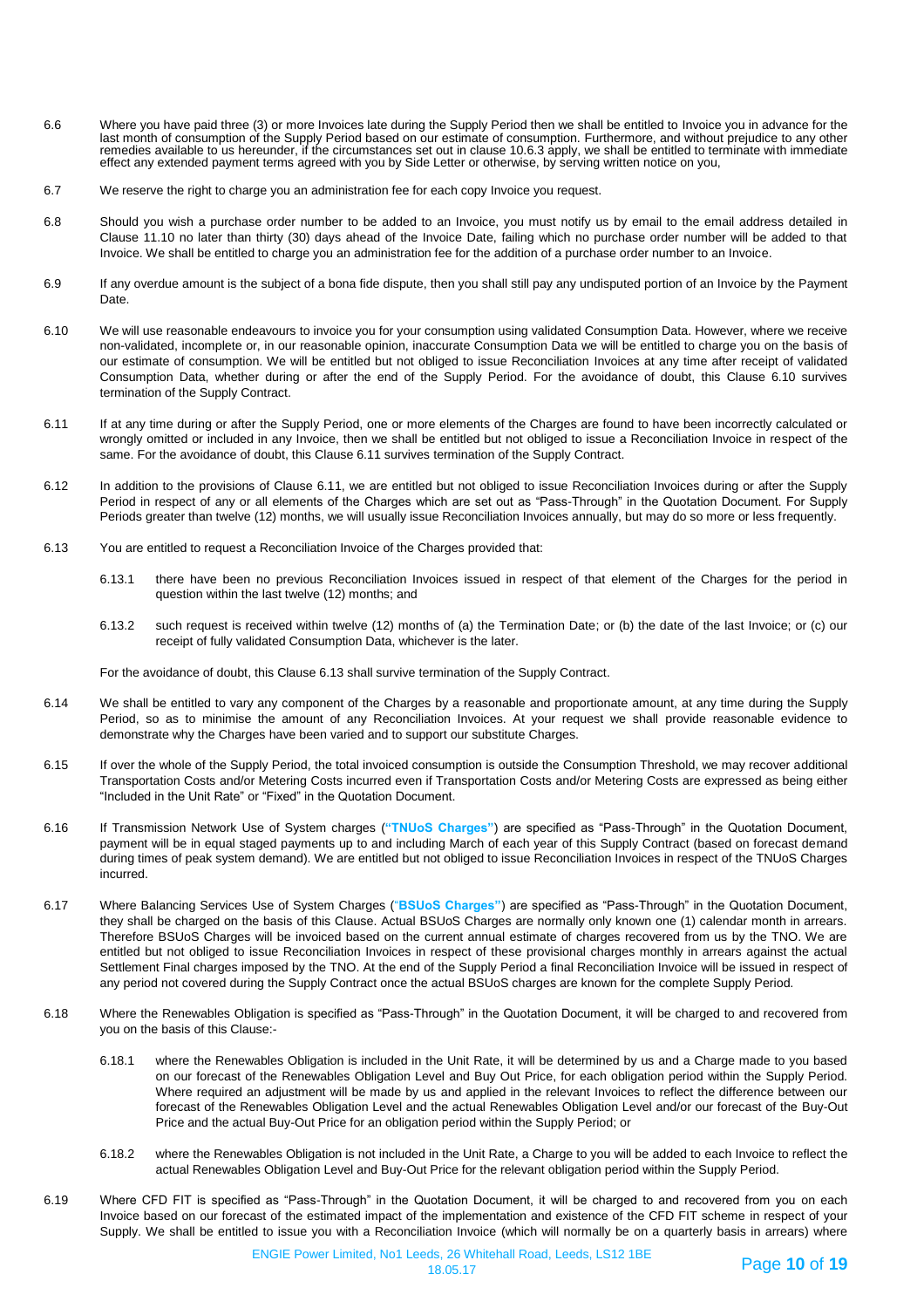there is a discrepancy between the amount we have charged you in respect of the CFD FIT scheme over that Reconciliation Period and the amount that, after our reconciliation, we have calculated as being reflective of the charges due under the CFD FIT scheme in respect of your Supply.

- 6.19A Where the Capacity Market charge is specified as "Pass-Through" in the Quotation Document, it will be charged to and recovered from you on each Invoice based on our forecast of the estimated impact of the implementation and existence of the Capacity Market scheme in respect of your Supply. We shall be entitled to issue you with a Reconciliation Invoice where there is a discrepancy between the amount we have charged you in respect of the Capacity Market scheme over that Reconciliation Period and the amount that, after our reconciliation, we have calculated as being reflective of the charges due under the Capacity Market scheme in respect of your Supply.
- 6.20 In addition to the Metering Costs you shall be liable to pay any costs incurred by us where any Equipment not in situ at the Signature Date is fitted at a Supply Point during the Supply Period, including any installation and rental charges.
- 6.21 Transportation Costs are still payable by you for any Meter Points which remain energised even if they are not consuming electricity and regardless of whether the relevant costs are referred to as "included in the Unit Rate", "Fixed" or "Pass-Through" in the Quotation Document. Metering Costs and Meter Reading Costs are still payable by you for any meters which remain on site, even if they are not connected and regardless of whether the relevant costs are referred to as "included in the Unit Rate", "Fixed" or "Pass-Through" in the Quotation Document.
- 6.21A If at any time during the Supply Contract, you are classified within the Energy Intensive Industries and become exempt (whether in part or in full) from payment of charges associated with the Renewables Obligation and CFD FIT scheme:

6.21A.1 the Parties shall act in good faith to renegotiate the Charges; and

6.21A.2 we shall be entitled to recover from you our reasonable costs and losses arising from any change in your classification as an EII.

- 6.21B Where the Parties are unable to reach agreement under clause 6.21A.1, either Party shall be entitled to terminate the Supply Contract by providing thirty (30) days written notice to the other.
- 6.21C Upon termination in accordance with 6.21B, clauses 9.5 to 9.7 shall apply as though termination in accordance with clause 6.21B were termination for force majeure in accordance with clause 9.4.
- 6.22 We shall be entitled to recover from you and you shall indemnify us in respect of a proportionate amount of any additional costs, charges, expenses or liabilities **("Costs")** which are incurred by us in supplying the electricity or are levied against us including (without limitation), where such Costs arise in the following circumstances:
	- 6.22.1 from the imposition, or variation in the rate, of any energy-related tax, levy or duty;
	- 6.22.2 as a result of (a) any imposition, revision, variation, amendment or change in interpretation, of any statute, statutory instrument, regulation, law, directive **("Legislation")** or the Industry Agreements; (b) any new Legislation or new Industry Agreements; or (c) any decision, direction, order or interpretation of Legislation or the Industry Agreements by the Authority or any other relevant regulatory body;
	- 6.22.3 arising from compliance with the Renewables Obligation including Costs levied upon us in respect of defaults of other suppliers in making payments to the Buy-Out Fund;
	- 6.22.4 as a result of, us fulfilling our or your obligations, or your failure to comply with your obligations, under any of the Industry Agreements in relation to safety issues or investigations in connection with any of the Supply Points;
	- 6.22.5 where amounts are payable by us to any Service Provider, whether appointed by you or by us on your behalf;
	- 6.22.6 where charges we incur change or arise due to changes in the Measurement Class, as defined in the Industry Agreements;
	- 6.22.7 where you exceed the Maximum Supply Capacity;
	- 6.22.8 where the Meter Points are Half-Hourly, changes occur in the Transmission Loss Factor mechanism as defined in the Industry Agreements;
	- 6.22.9 where the Meter Points are Non Half-Hourly, the cost of installing mandatory Half Hourly meters at any of the Supply Points.
	- 6.22.10 changes to any of your MPAN details;
	- 6.22.11 as a result of inaccurate metering equipment including programming, due to or default by the Service Provider;
	- 6.22.12 relevant Elexon charges in accordance with the Industry Agreements;
	- 6.22.13 the introduction of Feed in Tariffs (or any similar mechanism of whatever name or description); and
	- 6.22.14 where we incur charges from Service Providers in relation to removal, discontinuance or transfer of the Equipment;
	- 6.22.15 where we incur costs or loss as a consequence of error or omission by DNO or TNO and we are not able to recover such costs or loss from the DNO or TNO;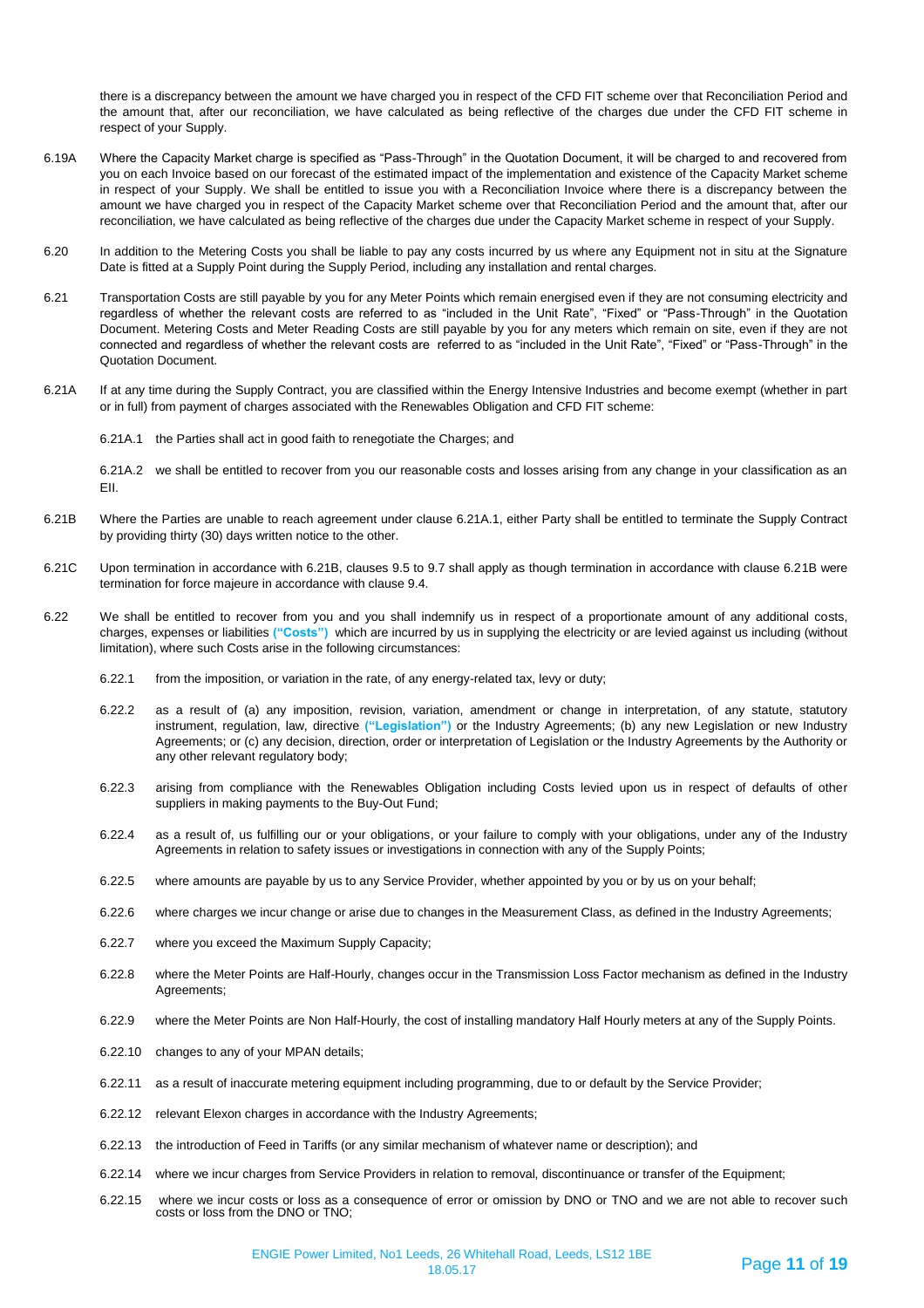- 6.22.16 pursuant to the terms of our Licence, including, Costs incurred in connection with the scheme to assist areas with high electricity distribution costs.
- 6.23 In this instance, you recognise and agree that we shall not be required to obtain your consent to such a change in measurement class or to the status of any Meter Point.

#### **Consumption Tolerance**

- 6.24 For the purposes of Clauses 6.24, 6.25 and 6.26 the following expressions shall have the following meanings:-
	- 6.24.1 Consolidated Consumption Forecast means the Initial Consumption Forecast as replaced by any and all Revised Consumption Forecasts pursuant to Clauses 4 and 5;
	- 6.24.2 Consumption Threshold means the minimum and maximum percentage levels applicable to the Consumption Tolerance Forecast set out in the Quotation Document;
	- 6.24.3 Consumption Tolerance Forecast means the Consolidated Consumption Forecast apportioned monthly excluding, for the avoidance of doubt, the impact of any Supply Points added or removed during the Period;
	- 6.24.4 Invoiced Consumption means the volume of electricity invoiced in each Invoicing Period;
	- 6.24.5 Market Price means the unweighted arithmetic averages of half hourly APX Power UK reference prices (as defined at <http://www.apxgroup.com/trading-clearing/apx-power-uk/> or any successor index) during the Invoicing Period;
	- 6.24.6 Minimum Consumption Threshold and Maximum Consumption Threshold shall mean respectively the minimum and maximum volumes of electricity calculated as percentages of the Consolidated Consumption Forecast in accordance with the Consumption Threshold; and
	- 6.24.7 Reference Price means the "baseload" wholesale market price that was used by us for the calculation of the Charges.
- 6.25 At the end of the Supply Period or, for Supply Contract for longer than twelve (12) months, on an annual basis, we will be entitled to compare monthly Invoiced Consumption against the Consumption Tolerance Forecast apportioned monthly (defined below). If over each annual period the total Invoiced Consumption is outside the Consumption Threshold (calculated to three (3) decimal places), we shall be entitled to recover the additional costs of Supply calculated by reference to differences in volume and price as follows for each month:
	- 6.25.1 where the Invoiced Consumption is less than the Minimum Consumption Threshold, the additional Costs of Supply shall be calculated as follows:-

(Invoiced Consumption – Minimum Consumption Threshold) x (Market Price – Reference Price) = the additional costs of Supply payable by you;

6.25.2 where the Invoice Consumption exceeds the Maximum Consumption Threshold, the additional Costs of Supply shall be calculated as follows:-

(Invoiced Consumption – Maximum Consumption Threshold) x (Market Price – Reference Price) = the additional costs of Supply payable by you.

6.26 You agree that the additional costs of Supply calculated with reference to the Consumption Tolerance calculation set out above is a genuine pre-estimate of the loss we are likely to suffer in circumstances where your consumption is outside of the Consumption Threshold.

# **7 Meters and Equipment**

#### **Ownership of Equipment**

- 7.1 Unless otherwise agreed with you in writing, or provided for in the Supply Contract, we do not own and are not responsible for the installation, operation, maintenance, renewal, De-energisation, Disconnection or removal of any Equipment at your Supply Points.
- 7.2 Equipment may be installed up to the Meter Point, which shall remain the property of the DNO and/ or the TNO or the Service Provider.

#### **Maintenance of Equipment**

- 7.3 You shall be responsible for maintaining the Equipment and shall ensure that throughout the Supply Period the Equipment;
	- 7.3.1 meets all the appropriate standards and relevant certification requirements;
	- 7.3.2 is kept safe and secure, including from weather damage and third party interference; and
	- 7.3.3 is maintained in proper order to enable the Equipment to register the quantity of Electricity supplied to each Supply Point.
- 7.4 We shall not be responsible for checking the suitability of any Equipment. You will pay for any work deemed necessary and undertaken by us to ensure that the Equipment is appropriate and meets the appropriate standards.

#### **Examination and Removal of Equipment**

7.5 You shall pay agreed contributions towards the installation, maintenance, inspection, operation and renewal of all or part of the Equipment belonging to the DNO and/or the TNO or Service Provider without being able to claim any rights of ownership over that Equipment.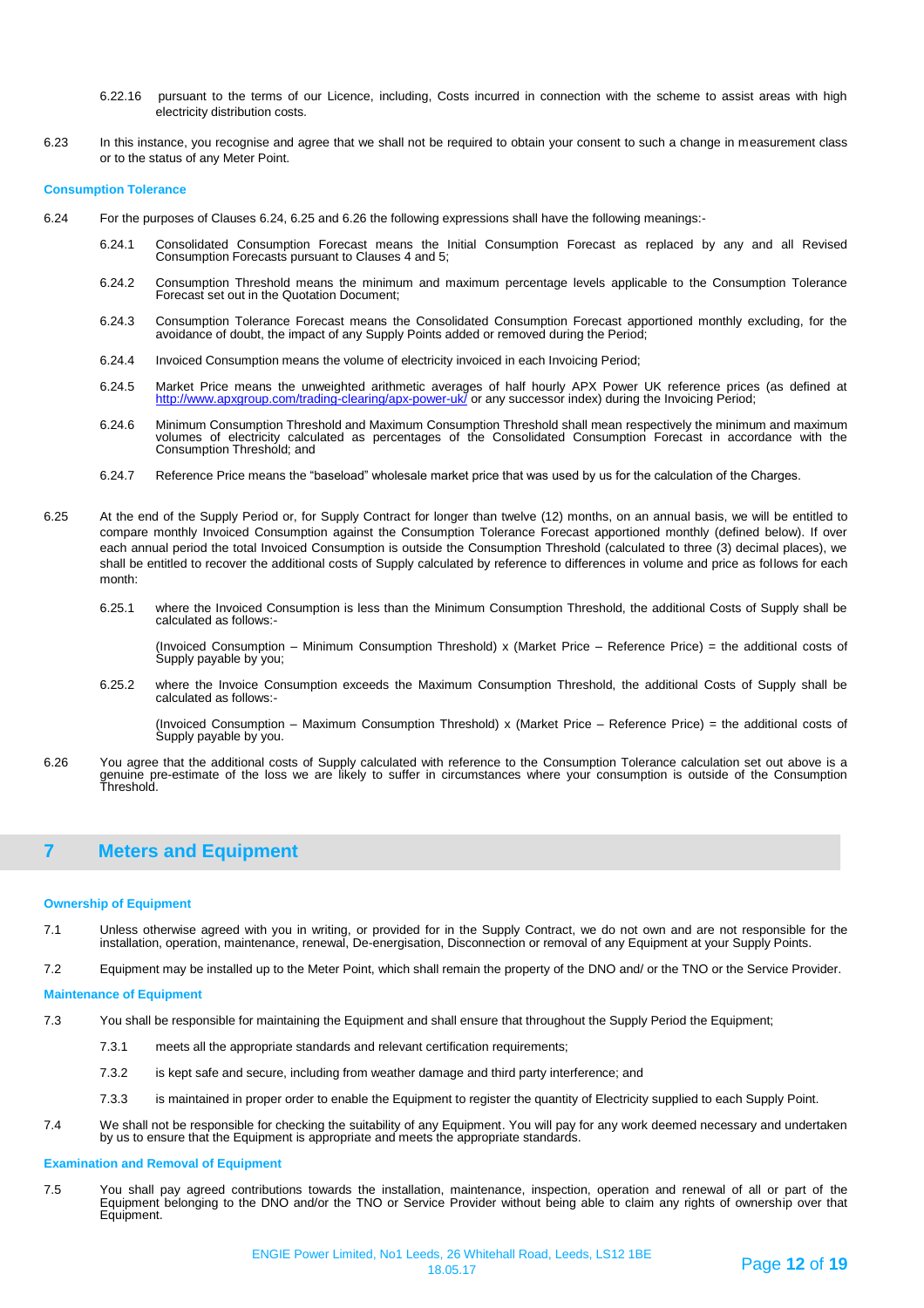- 7.6 We shall, at your cost, make any necessary arrangements with the DNO and/or the TNO or Service Provider for the installation, operation, maintenance, renewal, De-Energisation, Disconnection or removal of the Equipment.
- 7.7 We shall use our reasonable endeavours to make arrangements for the reading of your Meter Point in accordance with the reading cycles.
- 7.8 Subject only to Clauses 4.1.2 and 4.1.3, the register of a Meter Point shall be conclusive evidence of the quantity of electricity supplied through that Meter Point.
- 7.9 Where the Meter Points are Non-Half Hourly, the product structures (e.g. day/night) referred to in the Quotation Document are based on the MPAN details provided, and are hence offered subject to the appropriate metering being in place to record consumption on the same basis as the Charges contained in the Quotation Document.
- 7.10 We are entitled to require that Equipment be removed, repaired or replaced where we consider it to be damaged, incorrectly recording data or past its certification date and you shall notify us immediately where you become aware of or suspect any such circumstances.
- 7.11 If, in accordance with the relevant provisions of the Electricity Act, either Party requires a meter examiner to examine any Meter Point provided for the purposes of ascertaining the quantity of electricity supplied under this Deemed Supply Contract, then where the<br>equipment is found to register inaccurately to a degree exceeding that permitted by regulatio
	- 7.11.1 the Meter Point shall be assumed to have registered inaccurately to the degrees so found since the penultimate date on which (otherwise than in connection with the examination) the Meter Point was read or some other date as determined for this purpose under the relevant regulations except in a case where it is provided to have begun to register inaccurately as described on some later date; and
	- 7.11.2 you shall pay any Invoice we issue or receive any credit for the additional cost or overcharge respectively established by such investigation; and
	- 7.11..3 the amount of allowance to be made to, or the surcharge to be made on you as a result of the inaccurate Registration shall be paid to or by you within fifteen (15) days of notification of the adjustment.
- 7.12 If a meter is installed, removed for examination, maintained, inspected or renewed, any expenses we incur in removing, examining and re-installing the meter or substituting meter, shall be paid by you upon receipt of Invoice.
- 7.13 You shall allow the Access Rights without charge to enable us, our agents or the Service Provider to undertake the actions outlined at Clause 7.6 above and we shall give you reasonable notice (except in the case of emergencies when notice will not be required) of our intention to enter your site to enable us to install, maintain, operate, inspect or renew the Equipment or for the purposes of Deenergising or Disconnecting the Supply.
- 7.14 We shall make any necessary arrangements with the DNO/TNO or any Service Provider for the installation, operation, maintenance and renewal of the Equipment.
- 7.15 Where the meter status or classification changes during the Supply Period then we shall be entitled to recover any costs which arise as a result of such changes.
- 7.16 You shall promptly report any failure or suspected failure of Equipment or supply of electricity to us and the DNO/ TNO's emergency service

### **Service Providers**

- 7.17 You shall comply with and act in accordance with best industry practice in relation to the appointment of Service Providers.
- 7.18 Where you wish to use a Service Provider other than those which we recommend that you shall notify us of any preferred Service Providers which you wish to use and you shall indemnify us in respect of all costs which arise from your choice of Service Provider.
- 7.19 You shall ensure that there is a contract between and appropriate Service Providers for each Supply Point and where no such contract is in place then we shall be entitled to appoint an alternative Service Provider and recover all costs and expenses incurred by us as a result of doing so.

# **8 Liability**

- 8.1 Subject to the terms of Clause 8.3, the liability of either Party to the other in connection with this Supply Contract shall not exceed £1,000,000 (one million pounds) per incident or series of related incidents.
- 8.2 Subject to the terms of Clause 8.3, and unless otherwise expressly provided for elsewhere in the Supply Contract, neither Party will be liable to the other for:
	- 8.2.1 Economic Loss;
	- 8.2.2 any indirect or consequential loss;
	- 8.2.3 loss resulting from the liability of either Party to any other person; or
	- 8.2.4 any action, inaction or default by the DNO, TNO or a Service Provider, including the DNO or TNO De-energising any Supply Point.
- 8.3 Nothing in this Supply Contract shall exclude or limit the liability of either Party to the other for:
	- 8.3.1 death or personal injury resulting from negligence;
	- 8.3.2 any obligation owed by either Party under the Acts to the extent only that the Acts expressly prevents any limitation of liability for failure to perform that obligation;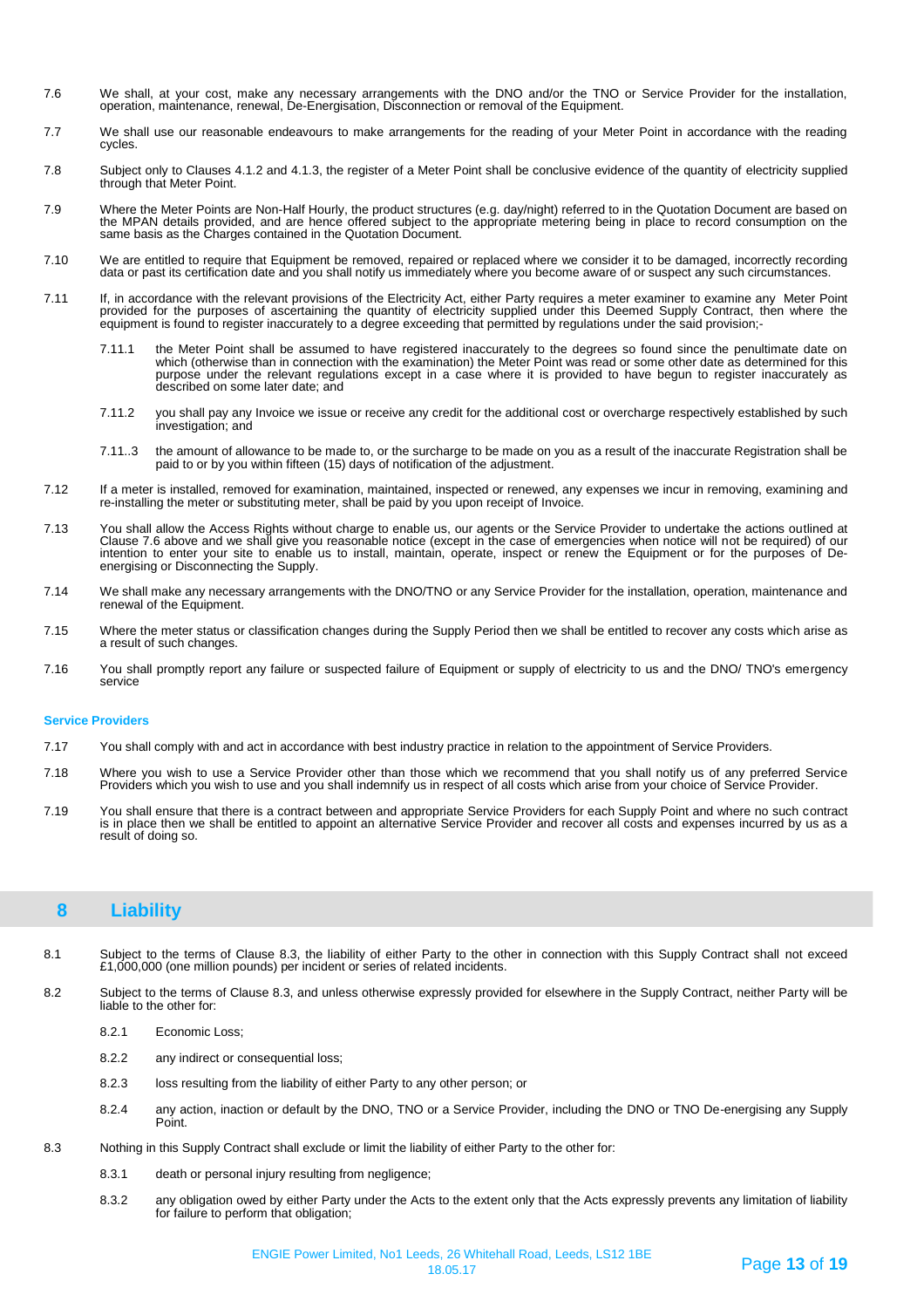- 8.3.3 any obligation to pay monies due under this Supply Contract or under any liability arising from any indemnity contained in this Supply Contract including for the avoidance of doubt and without limitation, any Mark to Market Loss or Mark to Market Gain; or
- 8.3.4 its fraud, or fraudulent misrepresentation, misstatement, act or omission.
- 8.4 You acknowledge and agree that, where applicable to any elements of the Charges, the prevailing time limits in the relevant Industry Agreements shall apply to any claim you make from us and any consequential liability on our part to you in respect of any reconciliations for industry or other charges previously levied by us on you and whether as a charge (pass through or otherwise), a reconciliation or a<br>refund in respect of any charges from the DNO or TNO. Subject to Clause 8.3, nothing i position.
- 8.5 We shall pay to you any monies we receive from the DNO and/or the TNO which are specifically paid to us by the DNO and/or the TNO for the purpose of refunding you pursuant to the terms of the Industry Agreements.
- 8.6 Where any of the Industry Agreements require the DNO and/or the TNO and/or us to do anything which may affect the Supply to the Supply Points, neither we nor the DNO and/or the TNO shall have any liability for any loss or damage suffered by you for complying with that requirement.

# **9 Force Majeure**

- 9.1 Neither Party shall be liable to the other for delays or failures to fulfil all or a material part of its obligations under this Supply Contract if they are directly due to Force Majeure and provided that the Party seeking to claim that a Force Majeure has occurred shall notify the other Party within twenty four (24) hours of the force Majeure occurring such notification to include its nature, its expected duration, the<br>measures they are taking to remedy and/or mitigate the effects and when its effec
- 9.2 Force Majeure shall not relieve any Party from its obligations to indemnify or make payment under this Supply Contract.
- 9.3 During the continuance of a Force Majeure:
	- 9.3.1 you may obtain temporary supplies of electricity from an alternative source or supplier; and
	- 9.3.2 we shall not charge you for the Commodity Charges in respect of that period; and
	- 9.3.3 we shall be entitled to recover all costs from you which are levied on us by a third party in relation to your Supply, including for the avoidance of doubt Transportation Costs, Meter Reading Costs and Metering Costs arising in respect of that period.
- 9.4 Where an event of Force Majeure subsists for a period exceeding thirty (30) days then either Party shall have the right to terminate the Supply Contract immediately on the provision of written notice to the other.
- 9.5 Upon termination in accordance with Clause 9.4, we shall be entitled to sell back any undelivered electricity and invoice or credit you respectively for any Mark to Market Loss or Mark to Market Gain arising.
- 9.6 The Mark to Market Loss or Mark to Market Gain shall be included in the final Invoice and paid by the paying Party to the other within fourteen (14) days of the trading position being settled in the market for the relevant period.
- 9.7 The Party claiming to be affected by Force Majeure shall use all reasonable measures to mitigate and/or remedy the effects of the Force Majeure as soon as possible.

# **10 Suspension, Termination and Breach**

#### **Suspension**

- 10.1 Your Supply may be interrupted or disrupted by the DNO and/or TNO.
- 10.2 You shall notify us of the content of any directions received from the DNO and/or the TNO requiring you to reduce or cease electricity consumption.
- 10.3 In the event that the circumstances set out in Clauses 10.1 and/or 10.2 apply, and/or you fail to comply with Clause 10.2 you shall indemnify us in respect of all costs, losses or expenses incurred by us as a result.
- 10.4 We shall not be liable to you for any loss or damage arising from:
	- 10.4.1 any Disconnection, De-energisation, discontinuance or restriction of the Supply by (a) us acting in accordance with Clause 10.2, unless this Disconnection, De-energisation, discontinuance or restriction is unlawful, or (b) the DNO and/or the TNO; or
	- 10.4.2 any action taken by you in consequence of any direction given or request made by us or the DNO and/or the TNO.

#### **Your right to Terminate for our breach**

- 10.5 You may terminate this Supply Contract upon written notice to us where:
	- 10.5.1 we are in material breach of any of our obligations under this Supply Contract, and such breach has a material adverse impact on your business and within fourteen (14) days following receipt of written notice from you of such breach we have not remedied the breach; or
	- 10.5.2 we become Insolvent (as such term is defined in Section 123 of the Insolvency Act 1986) or a receiver, administrator, administrative receiver or liquidator is, or applies to be, appointed over any of our assets or we enter into any arrangement with our creditors.

Following termination under this clause 10.5, we will sell all forward purchased electricity on the wholesale market and invoice or credit<br>you respectively for any Mark to Market Loss or Mark to Market Gain arising as a re Mark to Market Gain shall be included in a final Invoice and paid by the paying Party to the other within fourteen (14) days of the trading position being settled in the market.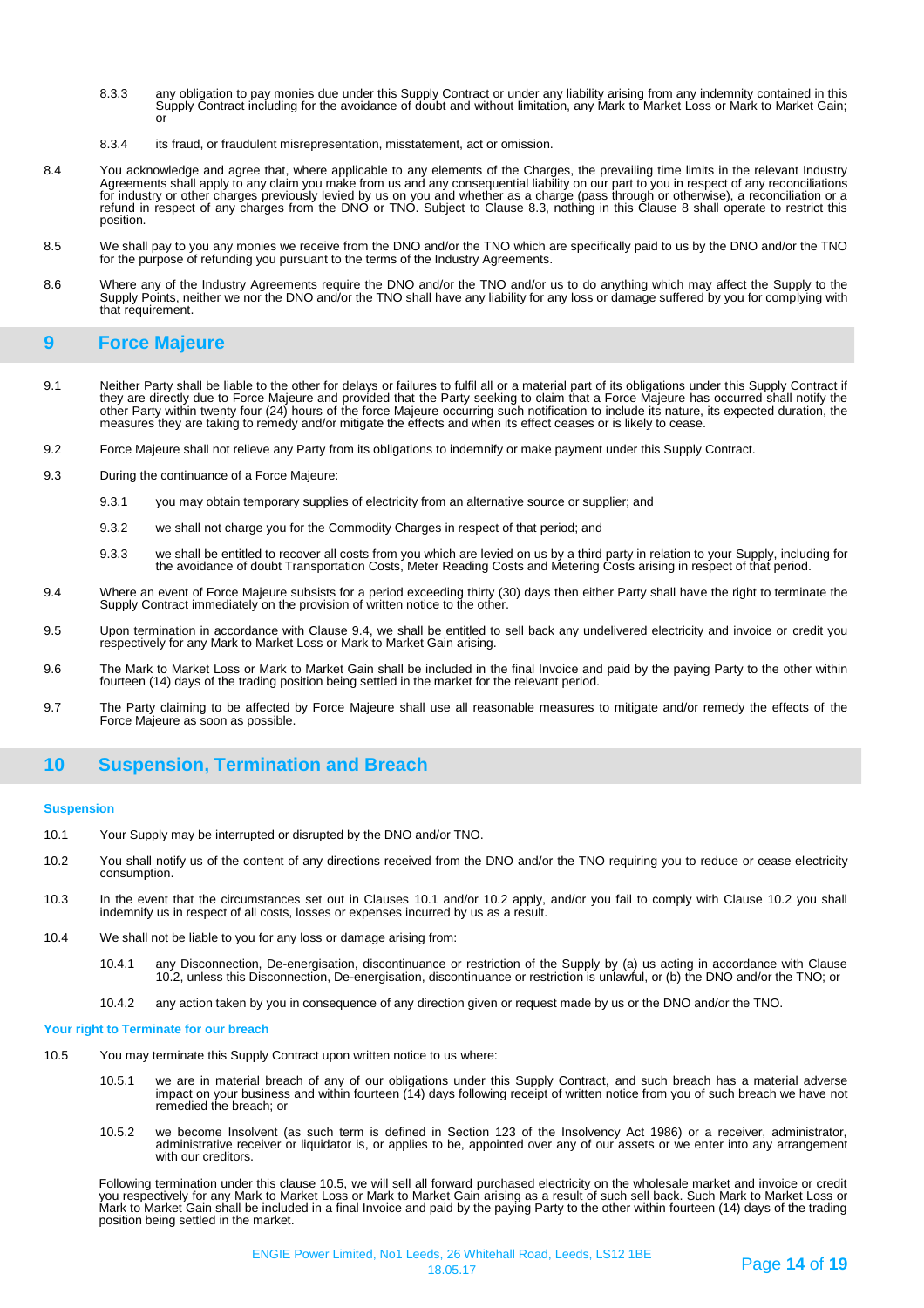#### **Our right to terminate for your breach**

- 10.6 You shall be in breach of this Supply Contract and we shall be entitled to all or any combination of the remedies set out in Clause 10.7, at our absolute discretion, in the following circumstances:
	- 10.6.1 Notwithstanding the specific circumstances set out below, if you are in repeated or material breach of any of your obligations under this Supply Contract (which shall include non-payment of a material sum of money) and within fourteen (14) days of being given notice in writing from us of such breach you have not remedied the breach;
	- 10.6.2 you default in paying amounts due to us by the Payment Date three (3) times in any twelve (12) month period;
	- 10.6.3 if the credit insurance policy, Security Deposit, or other form of credit support obtained on or before the Start Date, or put in place at any time during the Supply Period is withdrawn, reduced, amended, shortened, the terms are breached, or conditions which are unacceptable to us are applied, or if the credit standing, rating or scoring given to you by our credit insurer or such other credit reference agency we use from time to time to assess your creditworthiness is withdrawn, reduced, shortened or falls below a level which is acceptable to us;
	- 10.6.4 if we have been unable to register any Supply Point within forty (40) Working Days of the Start Date caused by you providing incorrect data;
	- 10.6.5 you become unable to pay your debts (as such term is defined in Section 123 of the Insolvency Act 1986) or a receiver, administrator, administrative receiver or liquidator is, or applies to be, appointed over any of your assets or you enter into any arrangement with your creditors, or where any such appointment or arrangement terminates or ceases;
	- 10.6.6 you unlawfully interfere with any Equipment or Meter Point; or
	- 10.6.7 the DNO and/or the TNO is entitled to and/or has already acted pursuant to powers under any of the Acts to discontinue the Supply to you at any of the Supply Points.

#### **Consequences of Breach**

- 10.7 Where you are in breach of the Supply Contract in accordance with any of the provisions of Clause 10.6 then we shall be entitled to all or any combination of the following remedies:
	- 10.7.1 terminate this Supply Contract for any or all of the Supply Points under the Supply Contract immediately on written notice to you;
	- 10.7.2 arrange for the Supply Points (or any one or combination of the Supply Points) to be Disconnected or De-energised and/or removed (and we shall be entitled to exercise Access Rights in doing so) and while any breach persists we shall be entitled to Disconnect or De-energise Supply Points on more than one occasion, together with being entitled to recover from you the costs incurred in such Disconnections or De-energisations;
	- 10.7.3 sell any electricity forward purchased for delivery to any or all of the Supply Points after the date of the breach on the wholesale market;
	- 10.7.4 recover from you and be indemnified by you for all costs and losses incurred as a result of such breach including any Mark to Market Loss;
	- 10.7.5 invoke the take or compensate mechanism set out in Clause 6.25 but on a monthly basis, so that such calculation is not over the whole of the Supply Period or each annual period but is instead on the basis of monthly Invoiced Consumption outside the Consumption Threshold for both the period of the Supply Contract prior to the breach and thereafter on an on-going monthly basis;
	- 10.7.6 vary the Product Appendix so as to mitigate our risk, including by restricting your right to purchase forward until such time as any breach is remedied;
	- 10.7.7 increase our Charges by a reasonable and proportionate amount (which may include placing you on our Default Contract Rates) to reflect any increased risk and/or unavoidable costs to us;;
	- 10.7.8 invoice you on a weekly basis and the Invoicing Date shall automatically become the weekly anniversary of the date on which we issue a first Invoice to you and the Payment Date shall be automatically amended to the date seven (7) days after the Invoicing Date;
	- 10.7.9 invoice you in advance of your consumption, such invoice to be based on our reasonable estimate of your electricity consumption over a full month in advance of the start of the applicable consumption period to which that invoice relates. For the avoidance of doubt, we will then have the right to reconcile that Invoice to your actual consumption of electricity following that consumption period; and
	- 10.7.10 request a Security Deposit to be provided within ten (10) Working Days of such a request.
- 10.8 Where you fail to comply with Clause 4.1.5 you shall indemnify us in respect of all costs, losses or expenses incurred by us as a result of such breach.
- 10.9 The termination of this Supply Contract and/or the termination of the Supply to any Supply Point shall not affect any rights or obligations which may have accrued to either Party, the DNO and/or the TNO prior to the Termination Date.

#### **Removal of Authority to Supply**

- 10.10 In the following circumstances;
	- 10.10.1 any authorisation or consent granted pursuant to the provisions of the Acts or the Industry Agreements terminates, or is withdrawn, or is amended in a manner that materially affects our ability to perform our obligations; or
	- 10.10.2 any relevant Licence, permission or consent, which permits us to supply you with electricity, terminates or is revoked;
- 10.11 we shall be entitled to at our discretion to:
	- 10.11.1 amend this Supply Contract to the extent possible and/or necessary to accommodate the change; or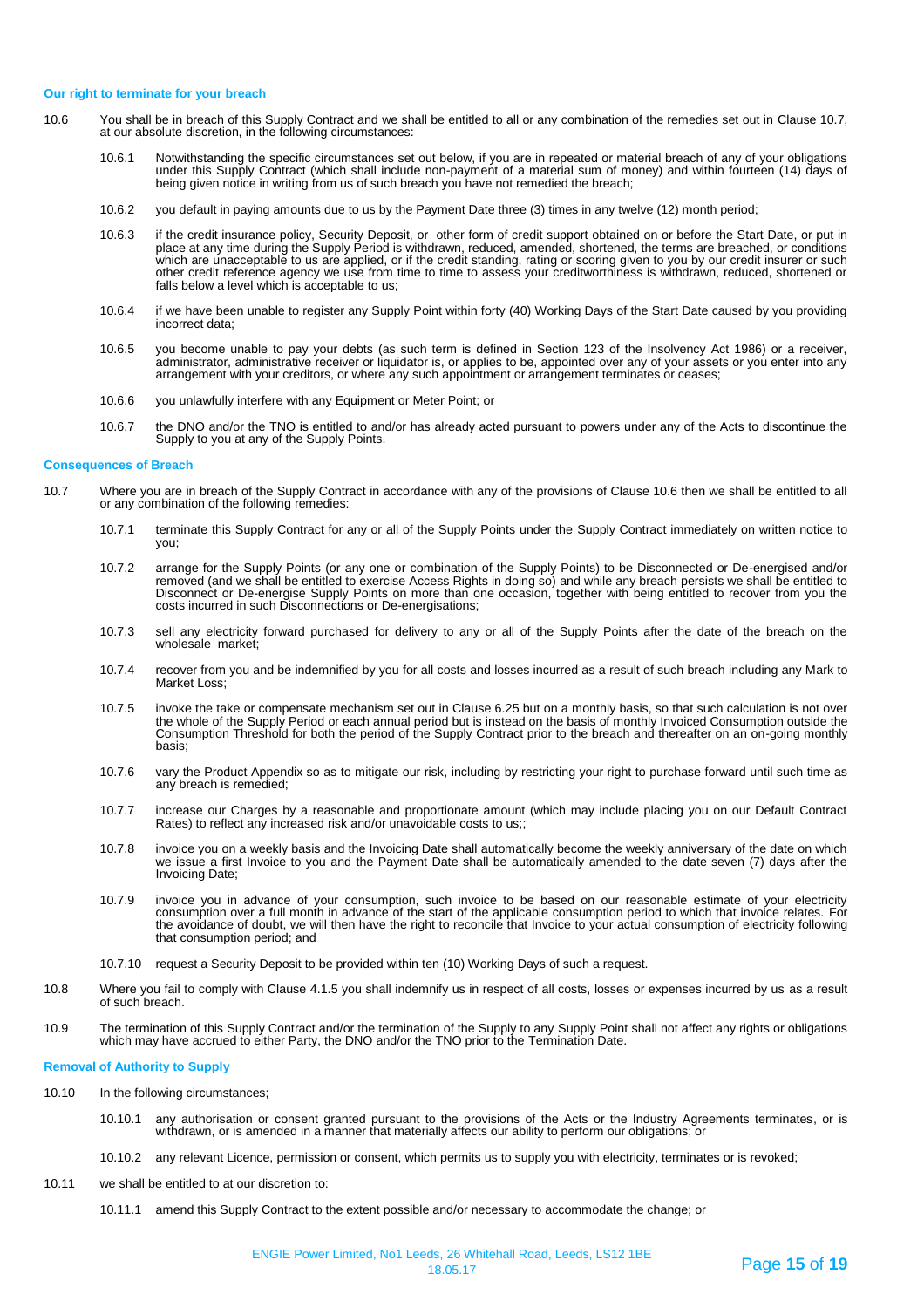- 10.11.2 terminate the Supply Contract.
- 10.12 Following termination in the circumstances set out in Clauses 10.10 and 10.11;
	- 10.12.1 you shall use all reasonable endeavours to transfer your supply to an alternative Registered Supplier as soon as practicable; and
	- 10.12.2 we will be entitled to sell all forward purchased electricity on the wholesale market and invoice or credit you respectively for any Mark to Market Loss or Mark to Market Gain arising as a result of such sellback.
	- 10.12.3 The Mark to Market Loss or Mark to Market Gain detailed in Clause 10.12.2 shall be included in the final Invoice and paid by the paying Party to the other within fourteen (14) days of the trading position being settled in the market.

#### **Resumption of Supply**

10.13 Where a Supply Point has been Disconnected or De-energised, we will resume any Supply provided you pay us in advance for (i) all reconnection or re-energisation charges; or (ii) and any other costs which we notify you will be reasonably incurred by us and all other conditions are met; and (iii)outstanding sums are paid to us in full.

# **11 General Terms**

- 11.1 We may keep a record of e-mails and any messages you or we send and record telephone conversations.
- 11.2 The Parties shall not, at any time during or after the Supply Period, divulge to any person other than any of its or their respective (i) advisers, officers or employees who require the same to enable them to properly carry out their duties, and/or (ii) banks, funders or professional representatives, any of the contents of this Supply Contract or any other confidential information, trade secrets or information whose disclosure is likely to adversely affect a Party's commercial or economic interests, without the written consent of the other Party other than to the extent:
	- 11.2.1 required by law except where disclosure is in response to a request for information made to you under either the Freedom of Information Act 2000 (FOI) or the Environmental Information Regulations 2004 (EIR) (an **"information request"**); or
	- 11.2.2 it is already in the public domain other than by reason of a breach of contract.
- 11.3 If you receive an information request and your response might include disclosing any of the details of this Supply Contract or any of our information (without prejudice to Clause 11.2), you shall prior to disclosure notify us immediately and apply all relevant exemptions permissible under the FOI or the EIR (as applicable) to resist disclosure.
- 11.4 You agree and consent to us instructing and undertaking, prior to or at any time during the Supply Period:
	- 11.4.1 searches at any licensed credit reference agency for publicly held information on your business; and
	- 11.4.2 searches at any fraud prevention agency for information on your business.
- 11.5 We may at any time assign or hold on trust for any person our interest in the whole or any part of this Supply Contract including all rights; you shall not assign or hold on trust for any person the whole or any part of this Supply Contract without our prior written consent, such consent not to be unreasonably withheld or delayed.
- 11.6 You acknowledge and agree that we may revise the terms of your Product Appendix to reflect any industry changes.
- 11.7 Subject to the provisions of Clause 12, this Supply Contract does not create any right enforceable by any person who is not a Party.
- 11.8 No waiver by a Party of any default by the other shall operate or be binding unless made in writing.
- 11.9 If any provision of this Supply Contract shall be declared invalid, unenforceable or illegal it shall not prejudice or affect the remaining provisions of this Supply Contract, which shall continue in full force and effect.
- 11.10 Unless otherwise set out in the Product Appendix, notice or communication required under this Supply Contract from you to us shall be by any one or more of the following methods and shall be deemed effective as set out below. Failure to comply with this Clause shall make any attempted written contact invalid:
	- 11.10.1 first class mail to "ENGIE Power Limited, No 1 Leeds, 26 Whitehall Road, Leeds, LS12 1BE" and for commercial notices marked for the attention of "Contract Management" and for Legal notices marked for the attention of "Head of Legal Services" –and in each case notice is deemed effective two (2) Working Days after despatch; or
	- 11.10.2 recorded delivery to our registered office address detailed at clause 11.10.1 above and for commercial notices marked for the attention of "Contract Management" and for Legal notices marked for the attention of "Head of Legal Services". In each case notice is deemed effective two (2) Working Days after despatch; or
	- 11.10.3 email to the following email address contract.management@engie.com notice is deemed effective two (2) Working Days after despatch.
- 11.11 The Supply Contract constitutes the entire agreement between both Parties. We and you hereby acknowledge and agree that this Supply Contract has not been entered into in reliance on any representation, warranty or other undertaking and neither Party has any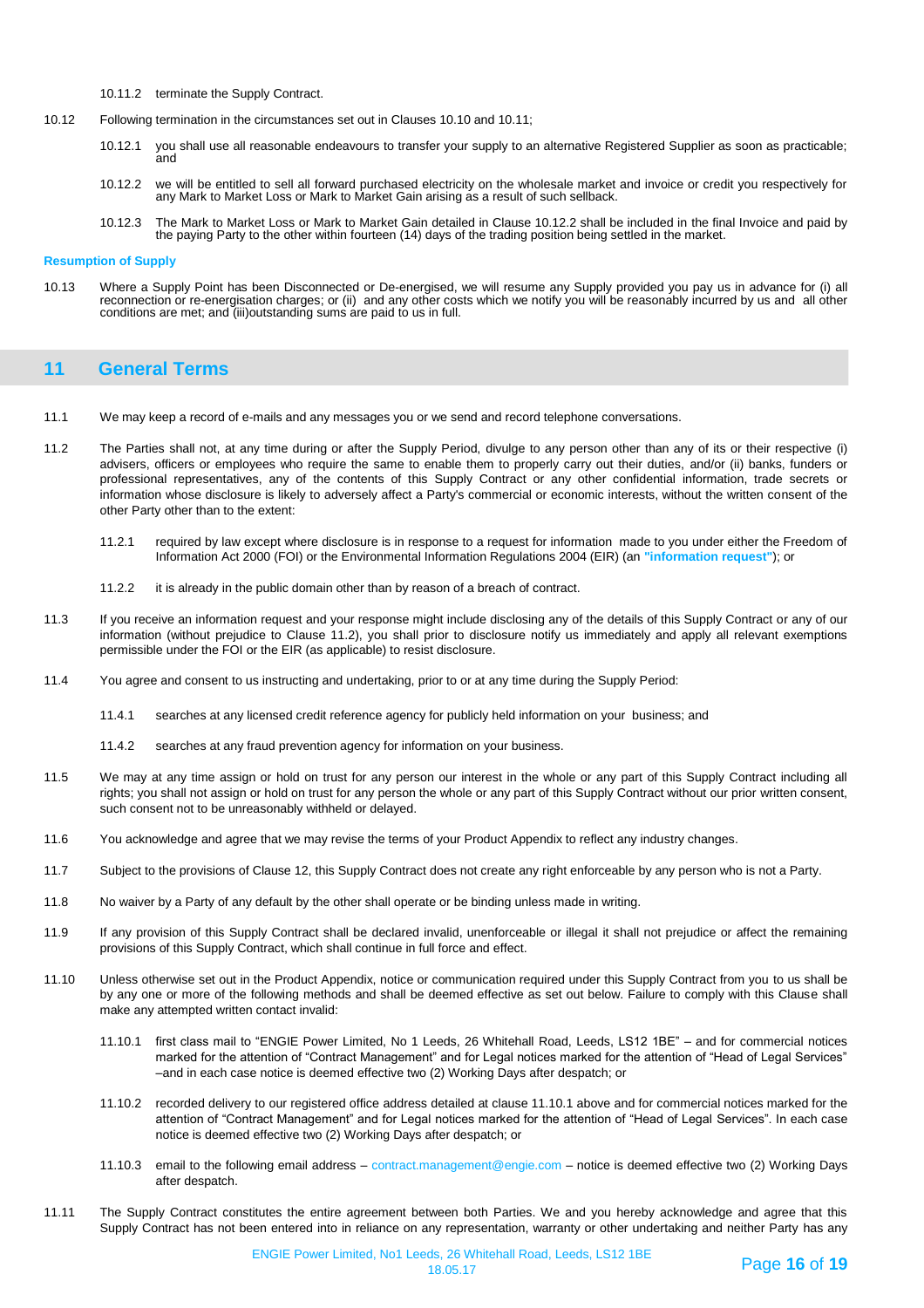right or remedy in relation to any such representation, warranty, or other undertaking.

- 11.12 The rights and remedies provided for by this Supply Contract are exhaustive, and exclude and replace all substantive (but not procedural) contractual rights or remedies expressed or implied by law.
- 11.13 This Supply Contract shall be construed and governed by the laws of England and subject to the exclusive jurisdiction of the English Courts.
- 11.14 If any Party wishes to pursue a dispute with the other then where mediation is agreed the procedures of the Centre for Dispute Resolution shall apply or where arbitration is agreed, the Rules of the London Court of Arbitration shall apply.
- 11.15 We may issue a revised Supply Contract to you to the extent reasonably required to take account of changes to the Acts, Industry Laws or Industry Agreements or other statutory, regulatory, or common law provisions which are applicable to the electricity supply industry as a whole
- 11.16 Any Supply Point that has a direct connection to the TNO will be governed by the applicable industry codes and terms of your connection agreement with the TNO.
- 11.17 Any Supply Point that falls within an Independent Network and any terms and definitions contained within this Supply Contract relating to such Supply Point shall be dealt with in accordance with the Industry Agreements.
- 11.18 Both Parties accept the terms of and agree that they are bound by and will comply with all relevant legislation, including the Bribery Act 2010.
- 11.19 To the extent necessary for compliance with (i) paragraph 7 of condition 12A of the Standard Conditions of the Electricity Supply Licence and (ii) paragraph 8 of condition 12A of the Standard Conditions of Gas Supply Licence in relation to implementation of Theft Risk Assessment Service (as such term is defined in Section 25 of the Distribution Connection and Use of System Agreement (ELEC) / Schedule 34 of the Supply Point Administration Agreement (GAS) ) arrangements to facilitate the prevention, detection and investigation of energy theft, we shall be obliged and entitled to retain and Process any Personal Data (as such terms are defined in the Data Protection Act 1998) we hold on you and to disclose this Personal Data to the said Theft Risk Assessment Service, if required to do so, and by your acceptance of these Terms and Conditions you consent to such retention and disclosure.

# **12 DNO/TNO Terms of Supply**

- 12.1 The Supply to a Supply Point is delivered through infrastructure operated by third parties (such as the DNO and the TNO).
- 12.2 The DNO and the TNO will only be liable to you in accordance with the limitations in this Clause 12 and up to the prevailing maximum per calendar year contained in the NTC at the relevant time.
- 12.3 The DNO or the TNO shall be entitled and have the ability to enforce the provisions of this Clause 12 by virtue of the Contracts (Rights of Third Parties) Act 1999 and such clauses may not be varied without the prior written consent of the DNO or TNO respectively. No other person shall be entitled to enforce any terms of this Supply Contract under that act.
- 12.4 Any Supply Point that has a direct connection to the TNO will be governed by the applicable industry codes and terms of your connection agreement with the TNO.
- 12.5 Save for where the provisions of Clause 12.4 apply, this Supply Contract is subject to the NTC and we agree to act on behalf of your DNO, and agree with you that you accept this NTC and shall keep to its conditions, failing which you will be in breach of this Supply Contract. The NTC will apply from the time that you enter into this Supply Contract and it affects your legal rights. The NTC is a legal agreement. It sets out rights and duties in relation to the connection at which your DNO delivers electricity to your Supply Point(s). If you want a copy of the NTC or have any questions about it, please write to: Energy Networks Association, 6th Floor, Dean Bradley House, 52 Horseferry Road, London SW1P 2AF: phone 0207 706 5137, or see the website at [www.connectionterms.org.uk.](http://www.connectionterms.org.uk/)

# **13 Good Quality CHP & Renewable Supply**

13.1 The following definitions shall apply to this clause:

**"Averaging Period"** means as is given in paragraph 20 of Schedule 6 of the Finance Act 2000;

**"Climate Change Levy"** means as set out and defined in the Finance Act 2000 and all and any subsequent amending legislation from time to time;

**"Good Quality CHP"** means electricity produced in a combined heat and power station that is exempt from the Climate Change Levy in accordance with paragraph 20A of Schedule 6 of the Finance Act 2000;

**"Levy Exempt Energy"** means electricity generated from Renewable Energy Sources (sources other than fossil fuel) or Good Quality CHP that is exempt from the Climate Change Levy;

**"Renewable Energy"** means electricity generated from "eligible renewable electricity sources" as set out in and defined from time to time in the Renewables Obligation Order.

13.2 We reserve the right to supply a proportion (any absolute volume or percentage) of your requirements for a Supply with Good Quality CHP, Levy Exempt Energy or Renewable Energy. Where we do so, we shall include in the Charges an amount equivalent to the Climate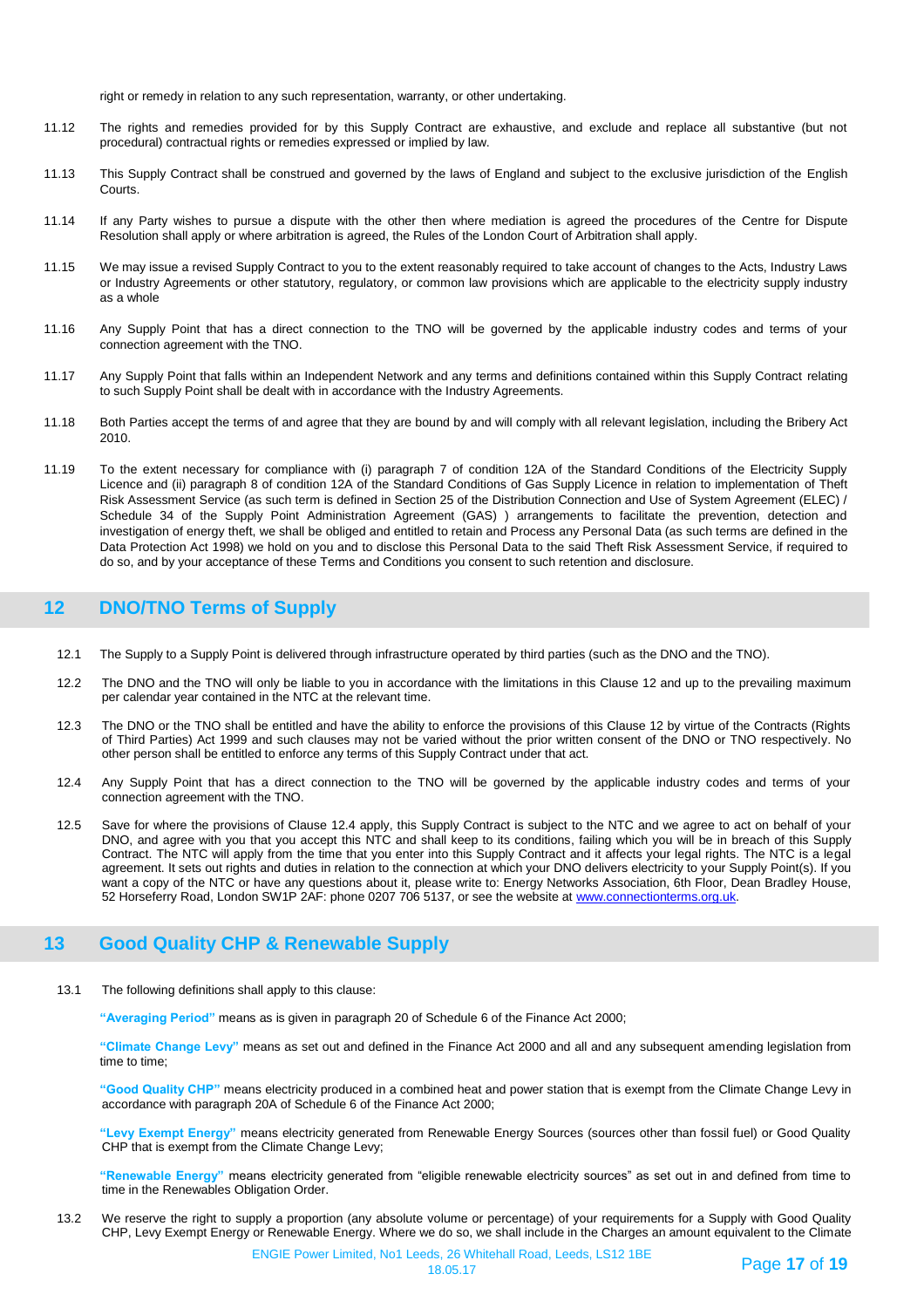Change Levy due on such supplies plus any other amount as agreed in writing between the Parties.

- 13.3 The amount of Renewable Energy supplied by us in each Averaging Period shall not exceed the difference between:
	- 13.3.1 the total amount of Renewable Energy acquired or generated by us during that period; and
	- 13.3.2 so much of that amount as is allocated by us otherwise than to supplies of Renewable Energy made by us in that period.
- 13.4 The amount of Good Quality CHP supplied by us in each Averaging Period shall not exceed the difference between:
	- 13.4.1 the total amount of Good Quality CHP acquired or generated by us during that period; and
	- 13.4.2 so much of that amount as is allocated by us otherwise than to supplies of Good Quality CHP made by us in that period.
- 13.5 We make declarations pursuant to paragraphs 19 (1) B and 20A (3) of Schedule 6 the Finance Act 2000. Such declarations impose no obligations upon you.

# **Supplement to the General Terms and Conditions – Micro-Business Terms ("Supplement") The following terms apply to Micro-Business Consumers only**

The following definitions shall apply in this Supplement:

"**Remote Access Meter**" means a Meter Point that, either on its own or with an ancillary device:

- (i) provides Consumption Data for multiple time periods and is able to provide such data for periods of less than one month;
- (ii) is able to provide us with remote access to such Consumption Data; and
- (iii) is not a Smart Metering System or part of a Smart Metering System.

**"Micro-Business Consumer"** has the meaning given to "relevant consumer" (in respect of premises other than domestic premises) in article 2(1) of The Gas and Electricity Regulated Providers (Redress Scheme) Order 2008 (S.I. 2008/2268). This defines a microbusiness as a company which has:

- (i) an annual consumption of:
	- a) electricity of not more than 100,000 kWh; or
	- b) gas of not more than 293,000 kWh; or
- (ii) one or both of the following:
	- a) fewer than 10 employees (or their full time equivalent); and
	- b) an annual turnover or annual balance sheet total not exceeding €2 million.

You will be considered as a Micro-Business Consumer if the above criteria detailed at either (i) or (ii) is met. Where we consider you to be a Micro- Business Consumer, we will treat you (and will continue to do so for the duration of any fixed term Supply Contract) in accordance with the terms of Condition 7A of both (i) the Electricity Suppliers Licence Standard Conditions; and (ii) the Gas Suppliers Standard Licence Conditions. In addition we make specific commitments to our Micro-Business Consumers under our Micro-Business Standards of Conduct which can be viewed in the Customer Area on our Website.

"**Smart Metering Equipment Technical Specification**" means the document of that title issued by Department of Energy and Climate Change from time to time;

"**Smart Metering System**" means a Meter Point which, in addition to the functionality of a traditional meter, either on its own or with ancillary devices is capable of two way communication, allowing it to transmit meter reads and receive data remotely, and meets the Smart Metering Equipment Technical Specification;

### **Principal Terms for Micro-Business Consumers**

### **Charges**

1. The Charges for the supply of gas and/or electricity (as applicable) by us to you are specified in the Supply Contract Quotation Document and Clause 6 of the General Terms & Conditions. Where you are being supplied under the terms of our Deemed Supply Contract Terms and Conditions, our Deemed Contract Rates will apply and can be obtained via the Customer Area on our Website.

#### **Duration of the Supply Contract**

The Supply Contract shall run for an initial period being the time between the Start Date and the End Date specified in the Quotation Document, subject to the provisions of clause 3 of the General Terms & Conditions.

3. The End Date on the Quotation Document and each anniversary thereafter shall constitute the Renewal Date. Unless you or we provide notice to end the Supply Contract on the next Renewal Date (in accordance with the timescales set out in clause 4 below), the Supply Contract will be automatically extended for a successive Renewal Period of twelve (12) months.